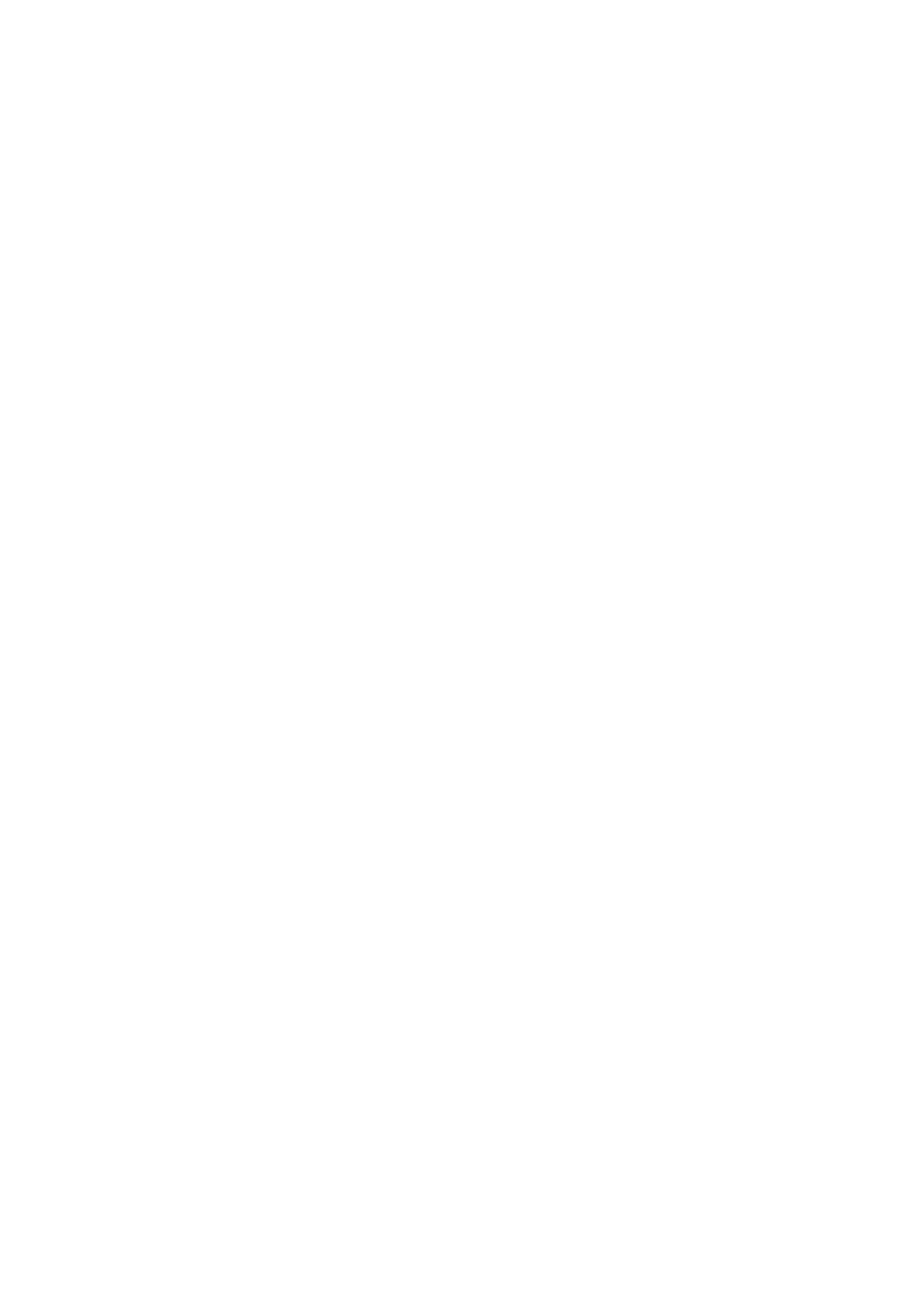**In the case of Stankov and the United Macedonian Organisation Ilinden v. Bulgaria,**

The European Court of Human Rights (First Section), sitting as a Chamber composed of:

Mrs E. PALM, *President*,

Mrs W. THOMASSEN,

Mr L. FERRARI BRAVO,

Mr J. CASADEVALL,

Mr B. ZUPANČIČ,

Mr T. PANŢÎRU,

Mrs S. BOTOUCHAROVA, *judges*,

and Mr M. O'BOYLE, *Section Registrar*,

Having deliberated in private on 17 October 2000 and 11 September 2001,

Delivers the following judgment, which was adopted on the lastmentioned date:

# PROCEDURE

1. The case originated in two applications (nos. 29221/95 and 29225/95) against the Republic of Bulgaria lodged with the European Commission of Human Rights ("the Commission") under former Article 25 of the Convention for the Protection of Human Rights and Fundamental Freedoms ("the Convention") by Mr Boris Stankov and the United Macedonian Organisation Ilinden ("the applicants"). The applications were introduced on 29 July 1994. Additional complaints were introduced on various dates between 1994 and 1997 (see the annex to the Commission's partial decision of 21 October 1996 and the Commission's final decision on admissibility of 29 June 1998).

2. The applicants appointed as their representative Mr I.K. Ivanov, a Bulgarian citizen residing in Sandanski, who was chairman of the applicant association for an unspecified period. In June 1998 Mr Ivanov, in turn, instructed a lawyer practising in Strasbourg, Mr L. Hincker, who first wrote on 19 June 1998 but did not intervene in the proceedings until the oral hearing (see paragraph 7 below).

The Bulgarian Government ("the Government") were represented by their Agent.

3. The applicants alleged a violation of Article 11 of the Convention in respect of the authorities' refusal to allow the holding of their commemorative meetings on 31 July 1994, 22 April and 30 July 1995, and 20 April and 2 August 1997.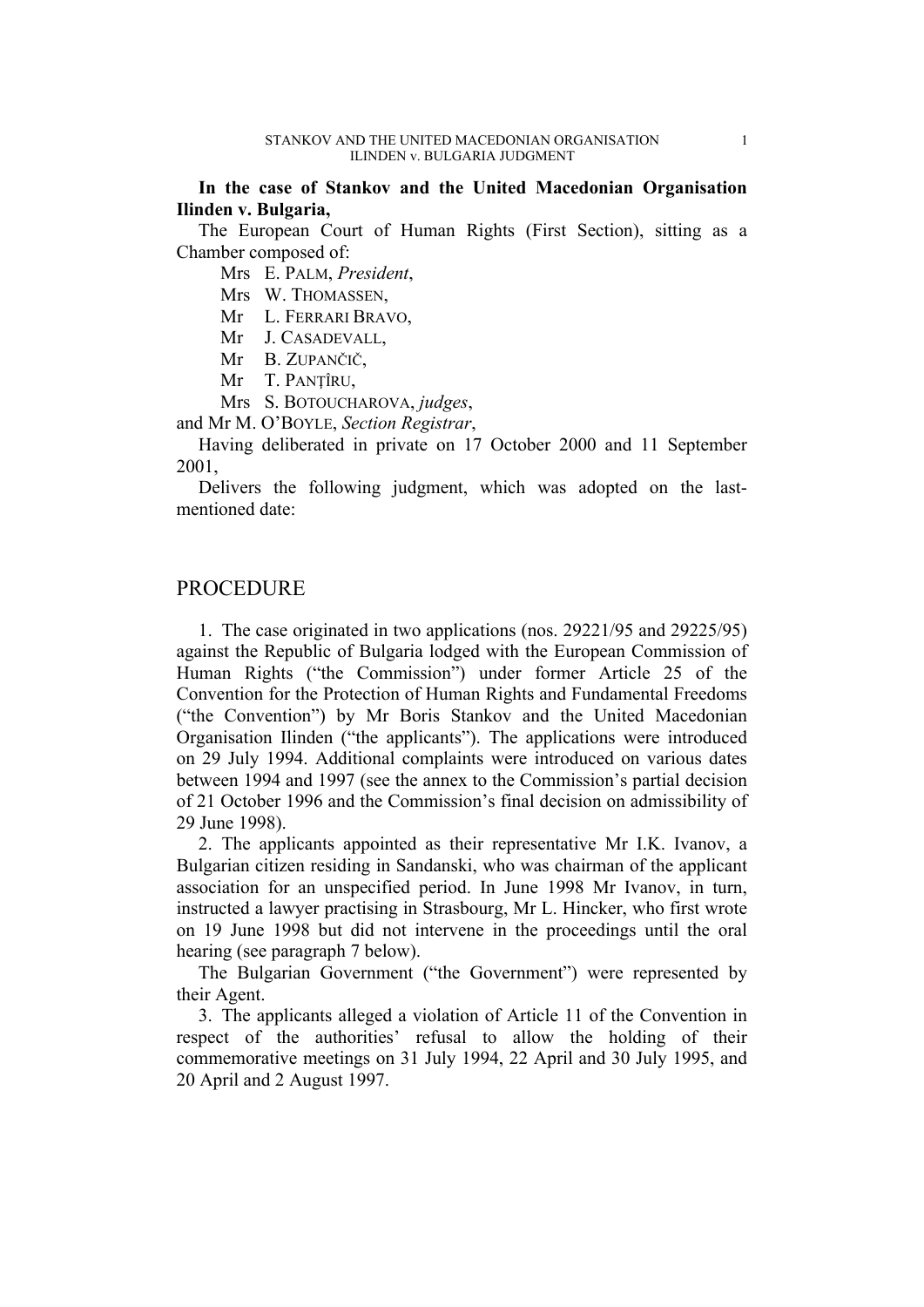4. Having joined the applications and declared them partly inadmissible on 21 October 1996, the Commission declared the remainder admissible on 29 June 1998. As the Commission had not completed its examination of the case by 1 November 1999, the case was transmitted to the Court on that date in accordance with Article 5 § 3, second sentence, of Protocol No. 11 to the Convention.

5. The applications were allocated to the First Section of the Court (Rule 52 § 1 of the Rules of Court). Within that Section, the Chamber that would consider the case (Article 27 § 1 of the Convention) was constituted as provided in Rule 26 § 1.

6. By letter of 9 May 2000 the parties were invited to submit written observations on the merits before 30 June 2000.

By letter of 22 June 2000 the applicants submitted short observations on the merits. The Government's memorial was filed on 25 July 2000.

7. A hearing, which was initially scheduled for 12 September 2000 but was postponed at the Government's request, took place in public in the Human Rights Building, Strasbourg, on 17 October 2000 (Rule 59 § 2).

There appeared before the Court:

(a) *for the Government*

| $\mathcal{L}$ and $\mathcal{L}$ is the set of $\mathcal{L}$<br>Mrs G. SAMARAS, Ministry of Justice, | Agent;               |
|-----------------------------------------------------------------------------------------------------|----------------------|
| (b) for the applicants<br>Mr L. HINCKER, Lawyer,<br>Mrs M. LEMAITRE,                                | Counsel,<br>Adviser. |

Mr Ivanov, the chairman of the applicant association, was also present.

The Court heard addresses by Mr Hincker and Mrs Samaras.

8. On 24 October 2000 the applicants' lawyer filed written submissions on the claims for just satisfaction made at the hearing. The Government replied on 29 December 2000.

# THE FACTS

# I. THE CIRCUMSTANCES OF THE CASE

9. The United Macedonian Organisation Ilinden ("the applicant association" or "Ilinden") is an association based in south-western Bulgaria (in an area known as the Pirin region or the geographic region of Pirin Macedonia).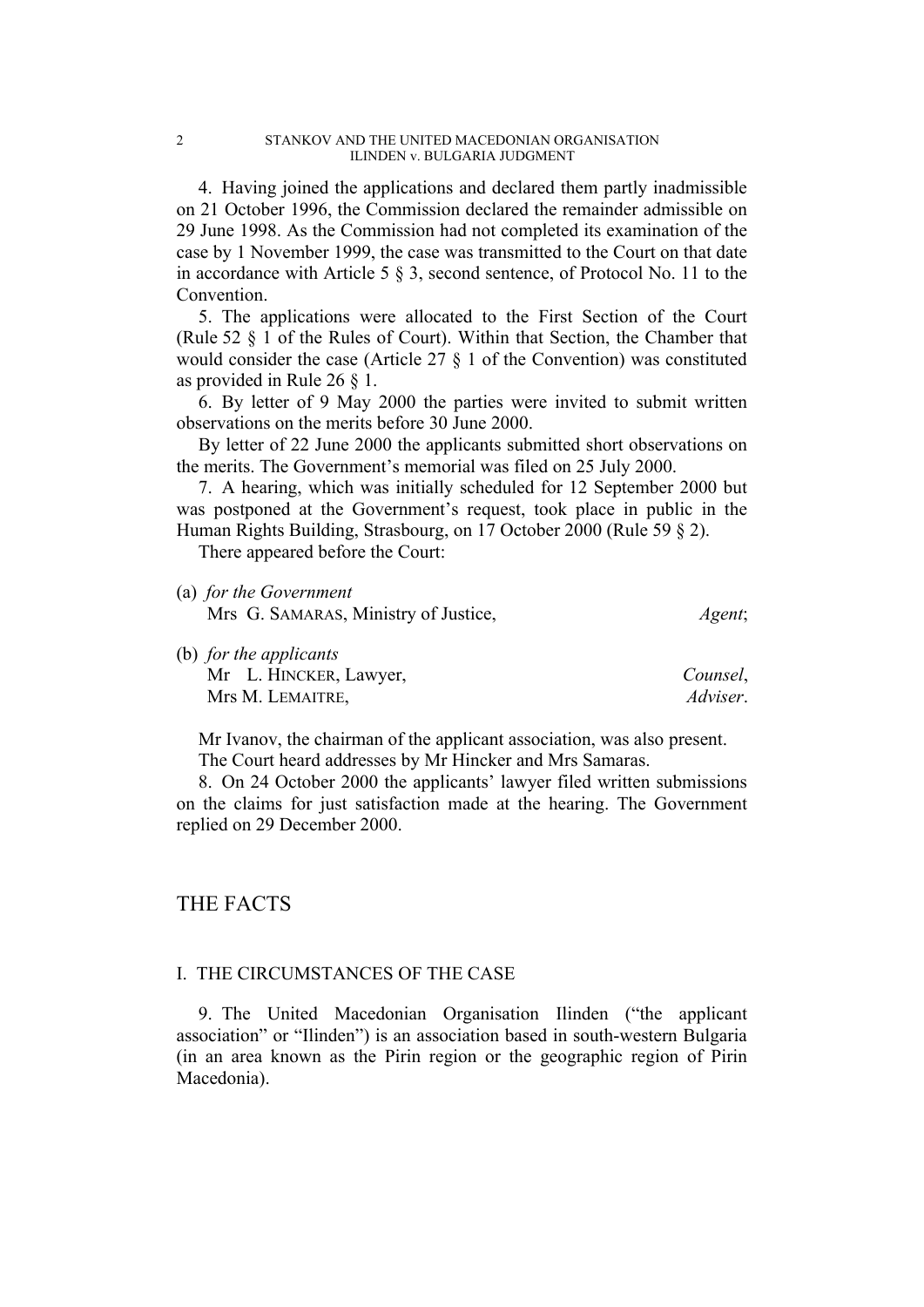Mr Boris Stankov is a Bulgarian citizen, born in 1926 and living in Petrich. At the relevant time he was the chairman of a branch of the applicant association.

## **A. Background of the case**

## *1. The founding and the dissolution of the applicant association*

10. The United Macedonian Organisation Ilinden was founded on 14 April 1990. Its aims, according to its statute and programme, were to "unite all Macedonians in Bulgaria on a regional and cultural basis" and to achieve "the recognition of the Macedonian minority in Bulgaria". Sections 8 and 9 of the statute stated that the organisation would not infringe the territorial integrity of Bulgaria and that it "would not use violent, brutal, inhuman or unlawful means".

According to the applicants' submissions before the Court, the main activity of the applicant association was the organisation of celebrations to commemorate historical events of importance for Macedonians in Bulgaria. Over an unspecified period it published a newspaper.

11. In 1990 Ilinden applied for, but was refused, registration. In the proceedings for registration the Blagoevgrad Regional Court and the Supreme Court examined the statute of the association, its programme and other written evidence.

12. In their decisions of July and November 1990 and March 1991 the courts found that the applicant association's aims were directed against the unity of the nation, that it advocated national and ethnic hatred, and that it was dangerous for the territorial integrity of Bulgaria. Therefore, its registration would be contrary to Articles 3, 8 and 52 § 3 of the Constitution of 1971, as in force at the time. In particular, the aims of the association included, *inter alia*, the "political development of Macedonia" and the establishment of a "united, independent Macedonian State". Moreover, in its appeal to the Supreme Court the association had stated that "the Macedonian people would not accept Bulgarian, Greek or Serbian rule". The formal declaration in the applicant association's statute that it would not infringe the territorial integrity of Bulgaria, appeared inconsistent with the remaining material.

13. The judgment of the Supreme Court of 11 March 1991 stated, *inter alia*:

"[T]he lower courts correctly established that the aims of the [applicant association] under its statute and programme were directed against the unity of the nation ... [The material in the case] demonstrates that the [applicant association] seeks to disseminate the ideas of Macedonianism among the Bulgarian population, especially in a particular geographical area. [Those ideas] presuppose the 'denationalisation' of the Bulgarian population and its conversion into a Macedonian population ... It follows that the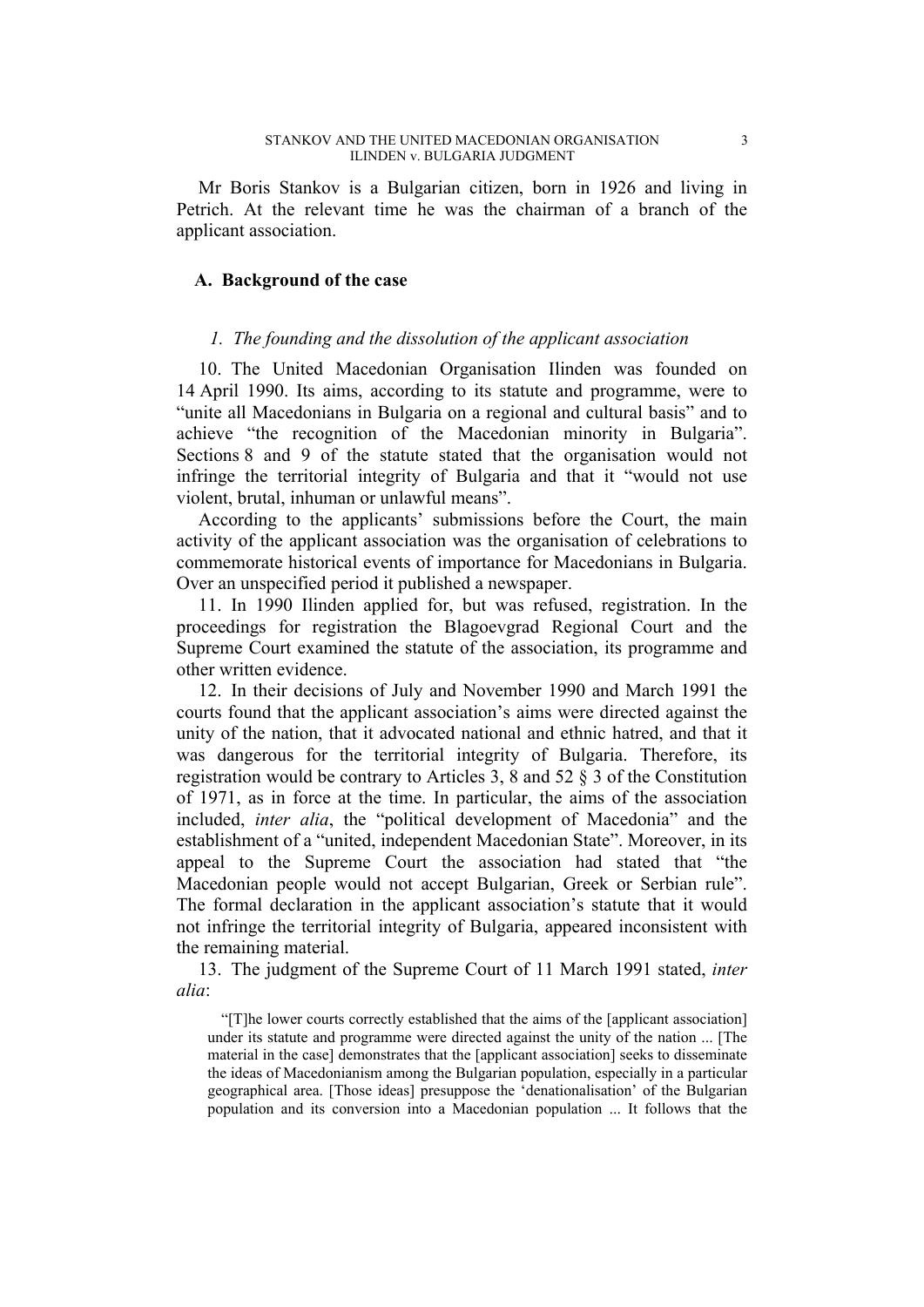[applicant association] is directed against the unity of the nation and is therefore prohibited under Article 35 § 3 of the [1971] Constitution ..."

14. The parties do not dispute, it seems, that during the relevant period the applicant association underwent changes of leadership and that there was internal conflict. Its local branches or separate factions differed in their views and activities.

## *2. Public meetings prior to the period under consideration*

15. The applicant association held a meeting for the first time on 22 April 1990 at the Rozhen Monastery, at the grave of Yane Sandanski.

16. On 20 April 1991 the applicant association organised a commemoration meeting at the Rozhen Monastery. The participants adopted a declaration addressed to the President and Parliament, which stated, *inter alia*:

"1. Our rights as a minority, of which we have been deprived, should be guaranteed to us in accordance with the international agreements on minorities.

#### [We demand:]

2. The introduction of the [study of] the Macedonian language, history and culture in all educational institutions in Pirin Macedonia.

3. The right to radio and television broadcasts in the Macedonian language ...

...

5. That an end be put to the assimilation process and the destruction of the Macedonian culture.

6. The right to publish in the Macedonian language ...

7. ... that the Macedonian Church should be independent ...

8. That all Bulgarian political parties on the territory of Pirin Macedonia should be dissolved or renamed Macedonian; they should defend the national rights of the Macedonian people.

...

14. The complete cultural, economic and political autonomy of Pirin Macedonia and the withdrawal of the Bulgarian occupation armies from Pirin Macedonia ...

16. Should the Bulgarian government not respond positively to our demands, Ilinden shall appeal to the United Nations Organisation, the [Conference on] Security and Cooperation in Europe, the European Parliament, the Great Powers, in the interest of peace in the Balkans and in Europe and with a view to avoiding military conflicts due to the emerging nationalism in Bulgaria, Serbia, Greece and Albania, with the

<sup>...</sup>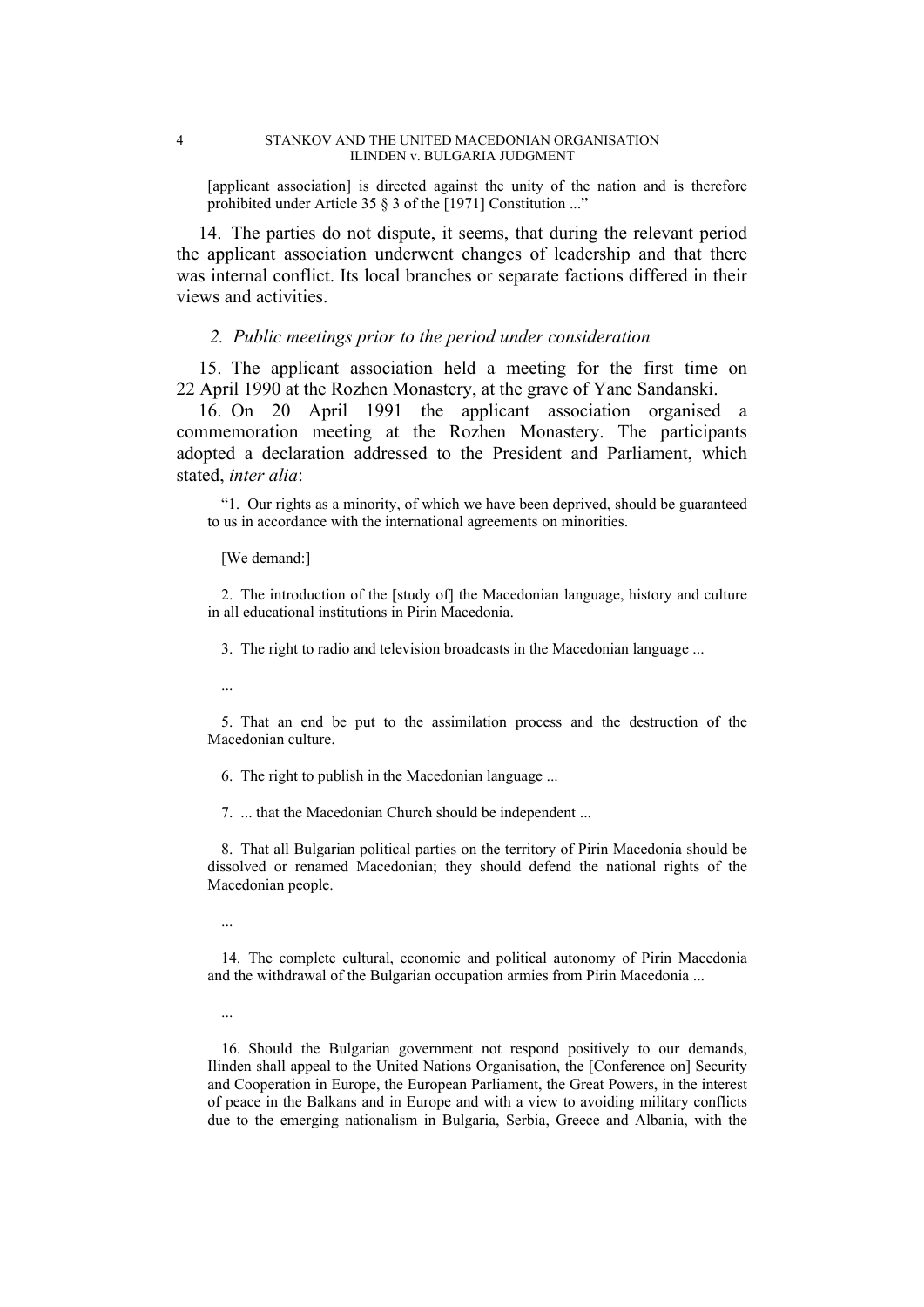#### STANKOV AND THE UNITED MACEDONIAN ORGANISATION 5 ILINDEN v. BULGARIA JUDGMENT

following demands: annulment of the separatist military union of 20 February 1912 between Bulgaria, Serbia and Greece, withdrawal of the invaders from the occupied territories, ... unification of Macedonia under the auspices of the United Nations and with the protection of the Great Powers ..."

17. According to a police report, drawn up in 1998 by the director of the police in the region and submitted to the Court by the Government, "fierce anti-Bulgarian declarations" had been made at the meetings of 22 April 1990 and 20 April 1991. In particular, on 22 April 1990 a declaration requesting the recognition of a Macedonian minority and cultural autonomy had been read out. The report did not mention any incident at that meeting.

As explained in the report, on 20 April 1991 about 300 to 350 Ilinden supporters had gathered during the official commemoration of the death of Yane Sandanski, which had been attended by 4,000 participants. Members of Ilinden, standing on a separate platform, had allegedly hissed and booed the police, labelled the Bulgarians "barbarians", "conquerors" and "enslavers" and called on them to leave and "free" the region from their presence. The report further stated that a "shocking" incident had occurred: Mr B., a prominent politician, had been splashed with beer on his face. The police had allegedly prevented any further clashes.

The report concluded:

"... the events organised by Ilinden are provocative. There is a real risk of incidents. For that reason, since 1992 the municipalities in the region normally refuse to allow such events to proceed. With a view to protecting the law, the assistance of the prosecuting authorities and of the police is normally sought."

18. The applicants submitted copies of photographs, written testimonies and statements of persons who claimed that on several occasions between 1990 and 1994 there had been police actions and acts of private individuals obstructing the activities of the applicant association.

They also submitted copies of newspaper articles accusing Ilinden of misappropriating Bulgarian national symbols, describing its leaders as uneducated, mentally ill or traitors, and denying the existence of a Macedonian minority in Bulgaria. The applicants alleged that those articles reflected public opinion in Bulgaria, as manipulated by the authorities.

# **B. Prohibitions against the holding of meetings during the period under consideration**

#### *1. The events of July 1994*

19. In July 1994 Mr Stankov, as chairman of the Petrich branch of the applicant association, requested the mayor of Petrich to authorise a meeting in the area of Samuilova krepost, to be held on 31 July 1994 in commemoration of a historical event. On 13 July 1994 permission was refused by the mayor, but no reasons were given. The applicant association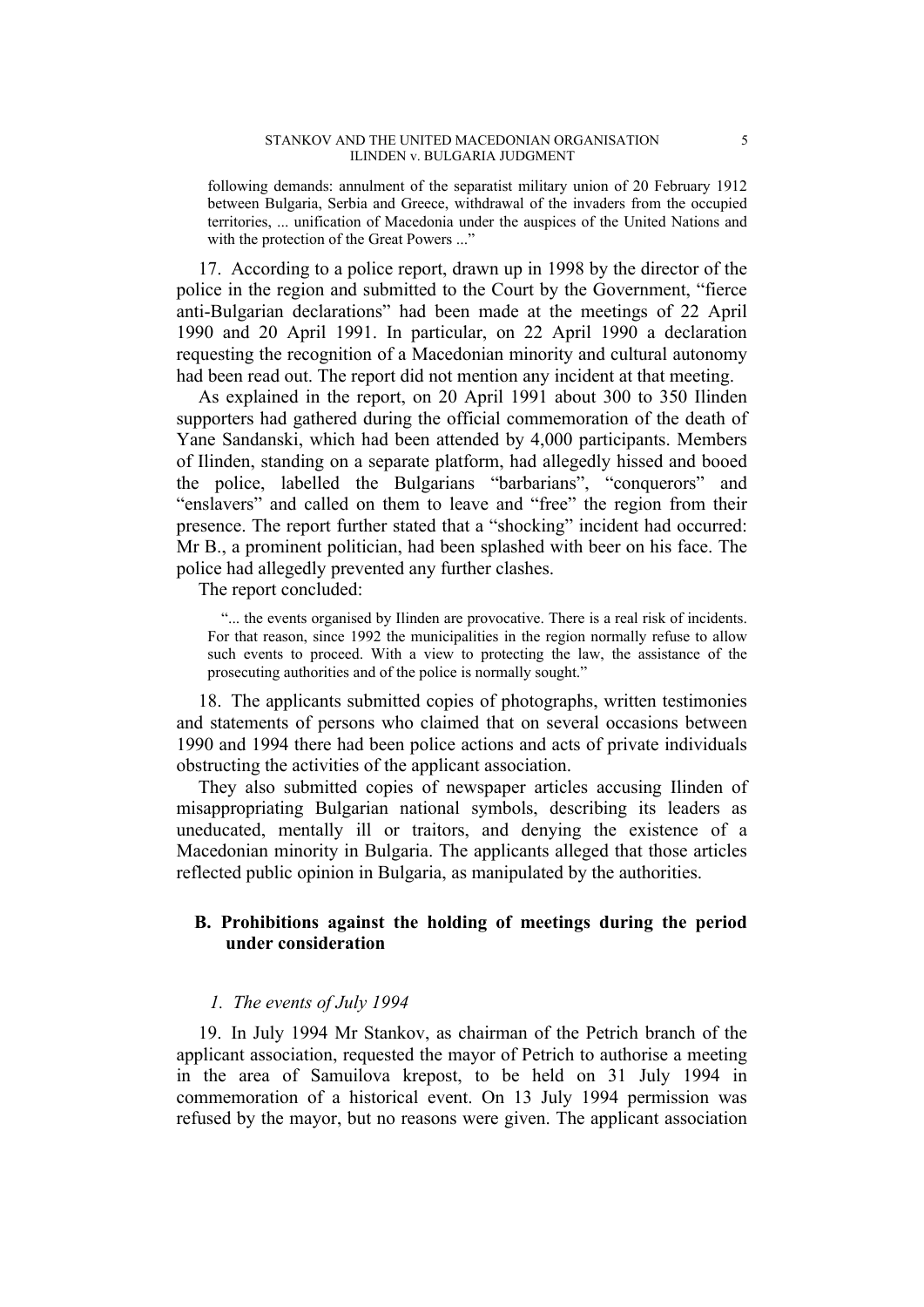appealed to the Petrich District Court which dismissed the appeal on 16 July 1994. The District Court found that since the applicant association had been banned, there were well-founded fears that the demonstration would endanger public order and the rights and freedoms of others.

On 28 July 1994 Mr Ivanov, the representative of the applicant association, and another person were issued with written warnings by the police to stay away from the official traditional fair at Samuilova krepost. The warnings stated that they were based on the applicable law.

20. Despite the refusal of the authorities, on 31 July 1994 some members of the applicant association (120-150 according to the applicants' assessment) attempted to approach the historical site of Samuilova krepost but the police, who according to the applicants were heavily armed, blocked their way.

In the Government's submission, the allegation that the area had been sealed off was "manifestly ill-founded".

# *2. The events of April 1995*

21. On 10 April 1995 the applicant association requested the mayor of Sandanski to authorise a meeting to be held on 22 April 1995 at the grave of Yane Sandanski at the Rozhen Monastery, on the occasion of the eightieth anniversary of his death.

This was refused on 14 April 1995 as the applicant association was not duly registered by the courts. On 15 April 1995 the applicant association appealed to the Sandanski District Court stating, *inter alia*, that the Macedonian people had been deprived of their right to their own cultural life in violation of international law. The District Court never examined the appeal.

22. On 22 April 1995 the municipality of Sandanski held an official ceremony to mark the anniversary of Yane Sandanski's death. The event took place at his grave at the Rozhen Monastery. The ceremony commenced at about  $10a$  m.

The applicants submitted that a group of their supporters who had travelled to the Rozhen Monastery on 22 April 1995 had been ordered by the police to leave their cars in the nearby town of Melnik and had been transported to the monastery by local buses. There they had been allowed to visit the grave, to lay a wreath and to light candles. However, they had not been allowed to bring to the site the placards, banners and musical instruments which they were carrying, or to make speeches at the grave. The police had allegedly taken away the ribbon attached to the wreath. The participants had then celebrated the event, without music, near the monastery but away from the grave.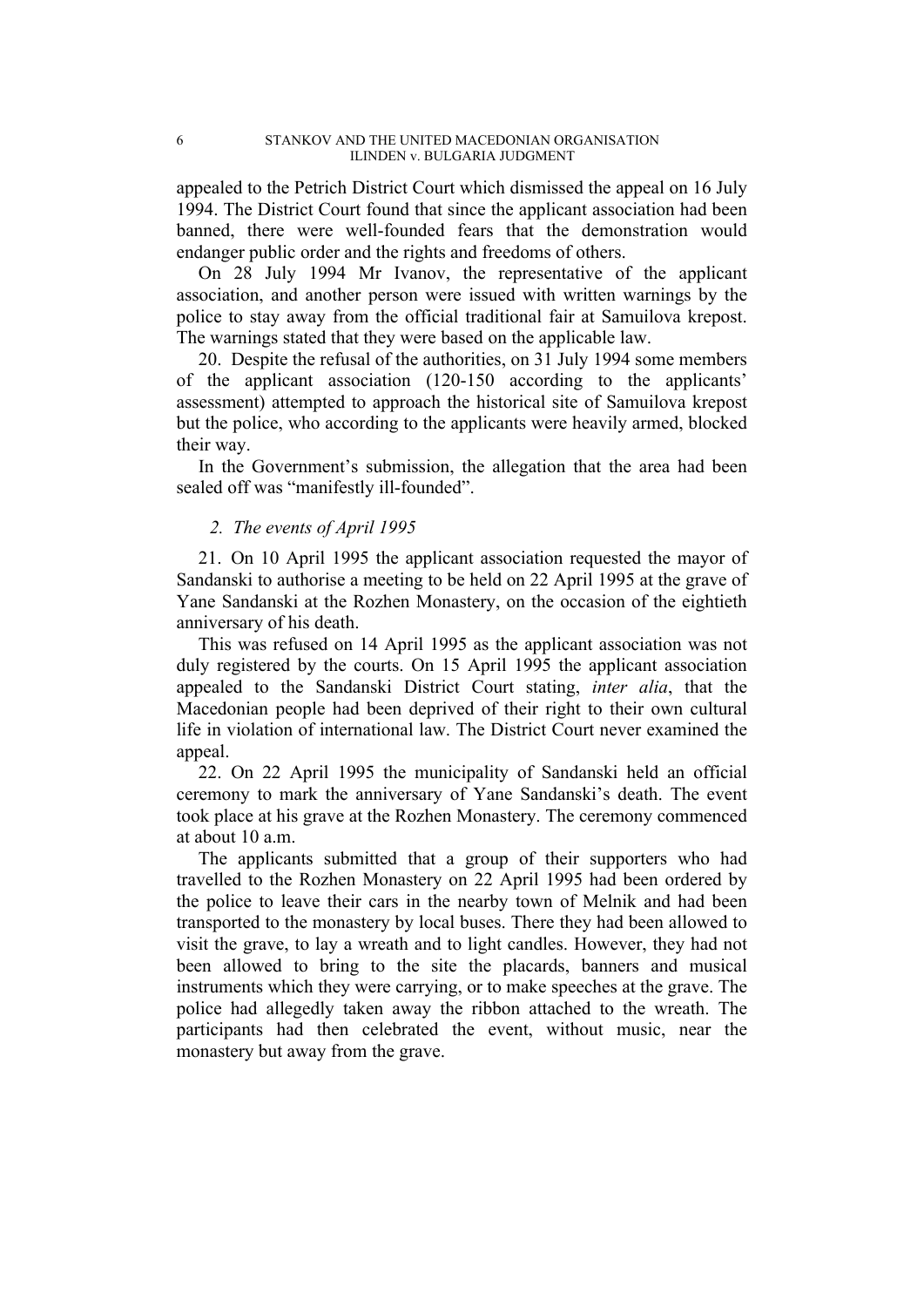#### *3. The events of July 1995*

23. In July 1995, as in previous years, the applicant association again requested authorisation to hold a commemorative meeting on 30 July 1995 at Samuilova krepost, the historical site in the vicinity of Petrich. On 14 July 1995 the mayor of Petrich refused the request without giving any reason. Upon the applicant association's appeal the refusal was upheld by judgment of the Petrich District Court of 18 July 1995. The District Court found that the "holding of a commemorative meeting of Ilinden on 30 July 1995 at Samuilova krepost would endanger public order".

## *4. The events of April 1997*

24. On 8 April 1997 the applicant association informed the mayor of Sandanski and the local police that they were organising a meeting to be held on 20 April 1997 at the Rozhen Monastery to commemorate the death of Yane Sandanski. It stated in a letter to the mayor that Yane Sandanski, who is considered in Bulgaria as a Bulgarian national hero, was in fact a "Macedonian fighter for the national independence of Macedonia from Turkish rule and against the Bulgarian oppressors".

On 11 April 1997 the mayor refused to grant permission. He stated that permission for the commemoration of the same historical event had been requested on 4 April 1997 by the director of the local high school. The mayor further explained that the commemoration would be organised jointly by the school and the municipality and that "every [person], individually, could come".

25. On 15 April 1997 Ilinden appealed to the Sandanski District Court against the mayor's refusal stating, *inter alia*, that the mayor had not allowed them, "as a separate ethnic community", to organise a meeting at the tomb of their national hero.

On 17 April 1997 the President of the District Court issued an order refusing to examine the appeal on the merits as it had been submitted on behalf of an unregistered organisation.

26. The date on which that order was notified to the applicant association is unclear. The applicants initially denied having received a response to their appeal, but in later submissions to the Commission stated that on 5 May 1997 they had become aware of the order of 17 April 1997.

27. As the defects in the appeal were not remedied within the statutory seven-day time-limit, on 5 May 1997 the President of the District Court ordered the discontinuance of the proceedings. That order was notified to the applicant association on 13 August 1997.

28. The applicants claimed that on 20 April 1997 the police had prevented a group of their supporters from approaching the Rozhen Monastery and that two persons had been ill-treated. They submitted that on 20 April 1997 only thirteen students and two teachers from the local high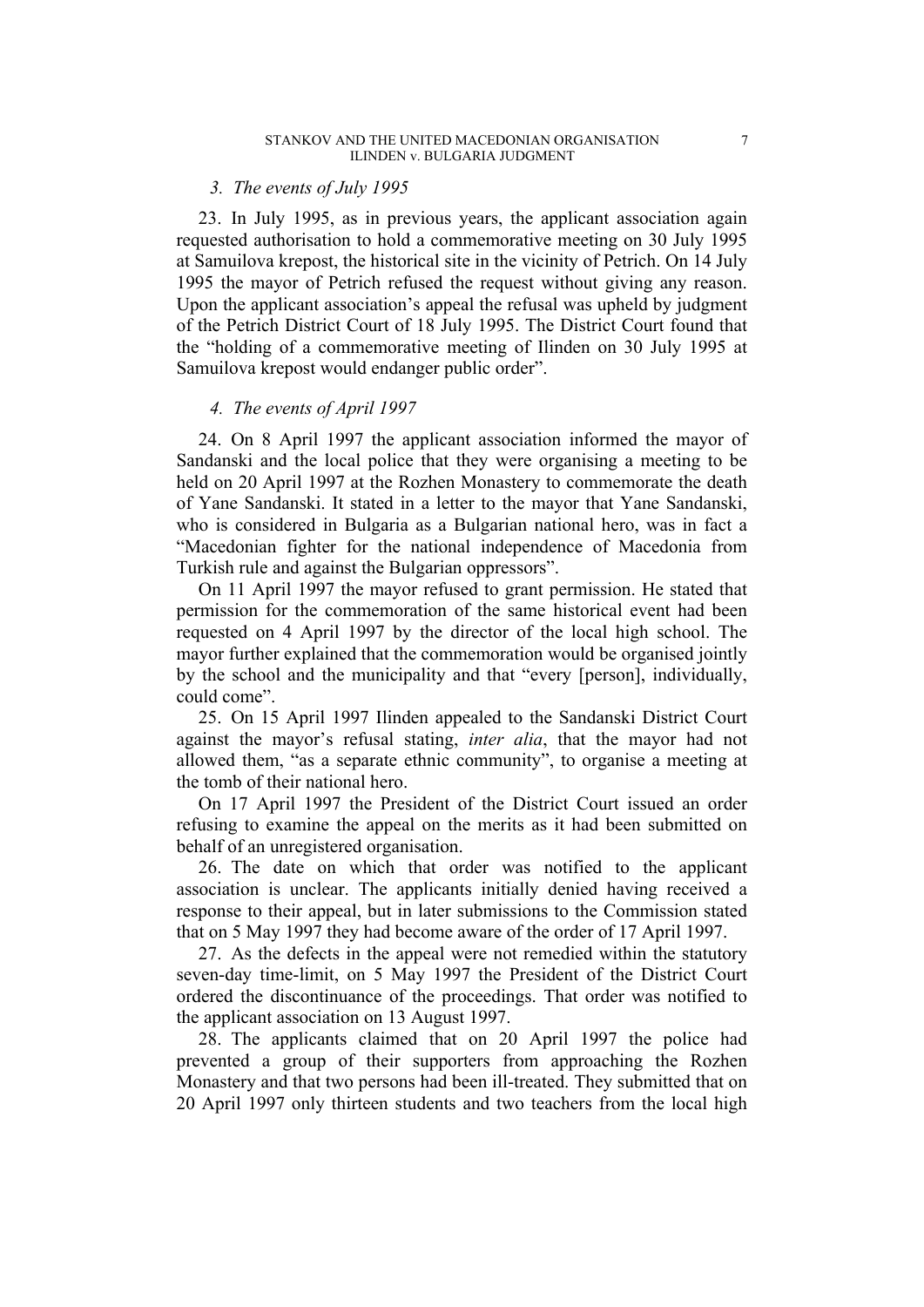school had arrived at the Rozhen Monastery. The students had laid a wreath in the presence of the police and had left two minutes later.

## *5. The events of July and August 1997*

29. On 14 July 1997 Mr Stankov, as chairman of the association's branch in Petrich, requested authorisation for a commemorative meeting to be held on 2 August 1997 at Samuilova krepost, in the outskirts of Petrich. On 17 July 1997 the mayor refused the request, stating that the applicant association was not "a legitimate organisation".

30. On 20 July 1997 the applicant association appealed to the District Court against the refusal of the mayor stating, *inter alia*, that there was no legal provision prohibiting meetings of organisations which were not "legitimate" and that the planned public event would be peaceful and would not endanger public order.

By decision of 1 August 1997 the District Court dismissed the appeal on the merits. It found that the applicant association was not duly registered "in accordance with the laws of the country" and that it had not been shown that the persons who had acted on its behalf actually represented it. As a result, it had been unclear who had organised the event and who would be responsible for order during the meeting under the terms of sections 9 and 10 of the Meetings and Marches Act. The District Court concluded that the lack of clarity as regards the organisers of a public event endangered public order and the rights and freedoms of others.

31. The applicants submitted that on 2 August 1997 the police had not allowed a group of supporters of the applicant association to reach the historical site in the vicinity of Petrich.

# **C. Other evidence concerning the aims and the activities of the applicant association and its supporters**

32. The parties made submissions and presented copies of documents concerning the activities of the applicant association.

It appears that some of the documents relied upon by the Government concern statements of persons adhering to a faction or a branch of the applicant association. Those groups apparently differed in their views and activities.

33. The Government relied on the declaration of 20 April 1991 (see paragraph 16 above), on the police report concerning the meetings of 1990 and 1991 (see paragraph 17 above) and on other material.

The Government submitted that during meetings, in letters to institutions or in statements to the media, persons associated with the applicant association and its supporters had made declarations to the effect that they wanted the Bulgarians to leave the region of Pirin Macedonia and stated that there could be "no peace in the Balkans unless the Bulgarians, the Greeks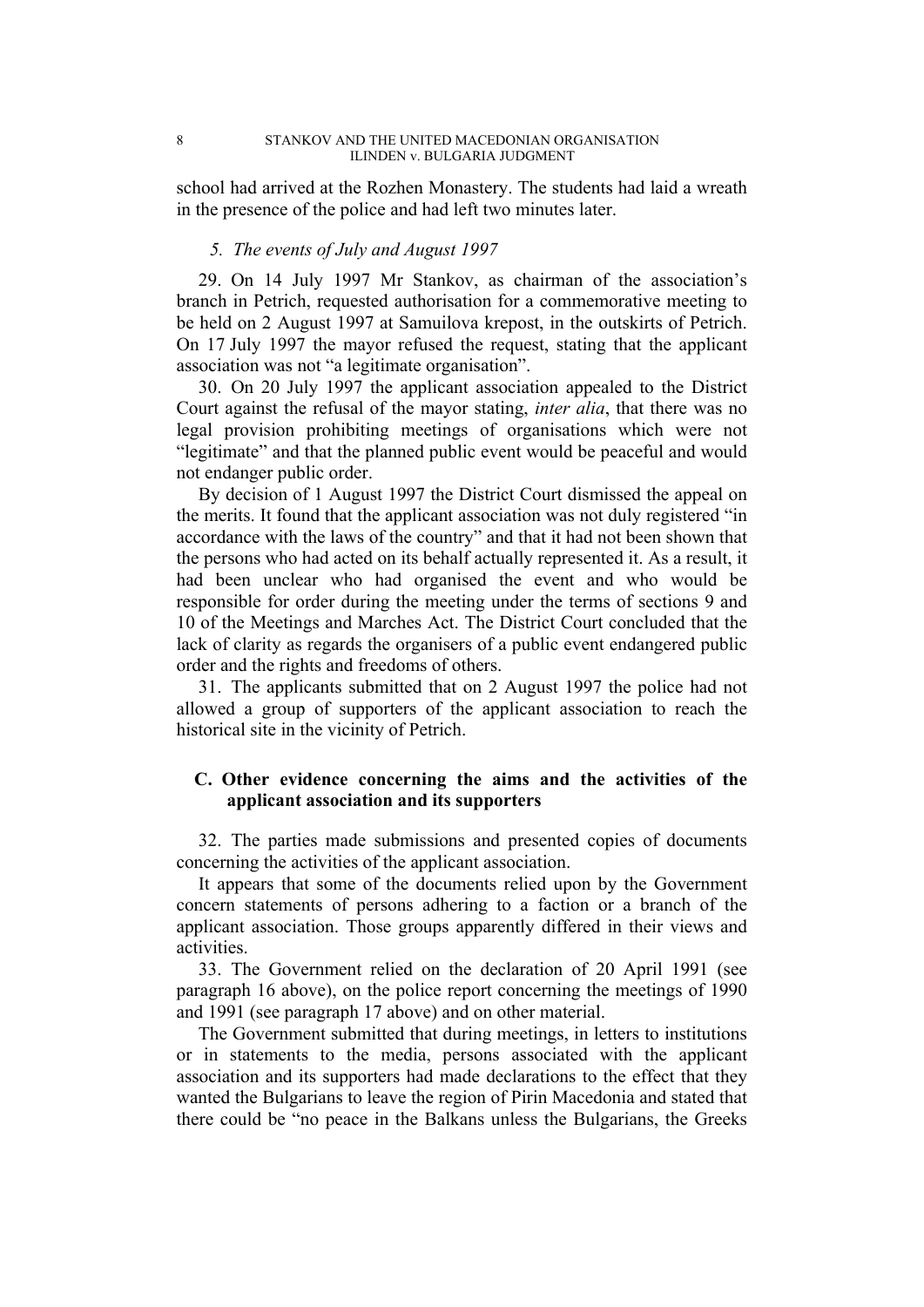and all others recognise the national rights of the Macedonian people and no democracy in any Balkan country without such recognition".

34. The Government submitted copies of several issues of *Vestnik za Makedonzite v Balgaria i Po Sveta* and *Makedonska poshta*, pamphlets published by one of the factions linked to the applicant association, and copies of press material. These contain information, *inter alia*, about a "secret" private meeting of a faction of the applicant association held on 28 September 1997. The meeting allegedly declared that on 10 August 1998 the region of Pirin Macedonia would become "politically, economically and culturally autonomous" or independent. That was so because on that day, eighty-five years after the Bucharest Treaty of 1913, the States Parties to it were allegedly under obligation to withdraw from the "enslaved" Macedonian territories.

*Makedonska poshta* further invited all Macedonians to a march in Sofia on 3 August 1998. The invitation stressed that the participants should not carry arms.

35. A handwritten poster, allegedly issued by followers of the applicant association in Petrich, called for a boycott of the 1994 parliamentary election "to prevent the establishment of legitimate Bulgarian authorities in the region" of Pirin Macedonia. The document further called for a united Macedonian State and for "an international invasion" by the Security Council of the United Nations "according to the model of Grenada, Kuwait and Haiti".

36. An appeal for a boycott of the 1997 election stated that the Macedonians should abstain from voting in protest against the lack of recognition of their rights as a minority.

37. In a declaration published in the press in the Former Yugoslav Republic of Macedonia, the leaders of a faction linked to the applicant association criticised the Bulgarian authorities for their refusal to recognise the Macedonian language and the Macedonian minority in Bulgaria and appealed to various international organisations to exert pressure on the Bulgarian authorities in this respect.

38. The Government submitted a copy of a "memorandum" addressed to the United Nations, signed by activists of the applicant association or a faction of it, dated 1 July 1997. It contains a short overview of historical events, complaints about the attitude of the Bulgarian authorities and the following main demands: collective minority rights, access to Bulgarian State archives, the return of confiscated material, the revision of the way Bulgarian history is seen, the revision of international treaties of 1912 and 1913, the dissolution of the "political police", the dissolution of nationalistic and violent parties and organisations, the registration of Ilinden as the legitimate organisation of the Macedonians in Bulgaria, radio broadcasts in Macedonian, an investigation into violations committed against Macedonians and economic assistance.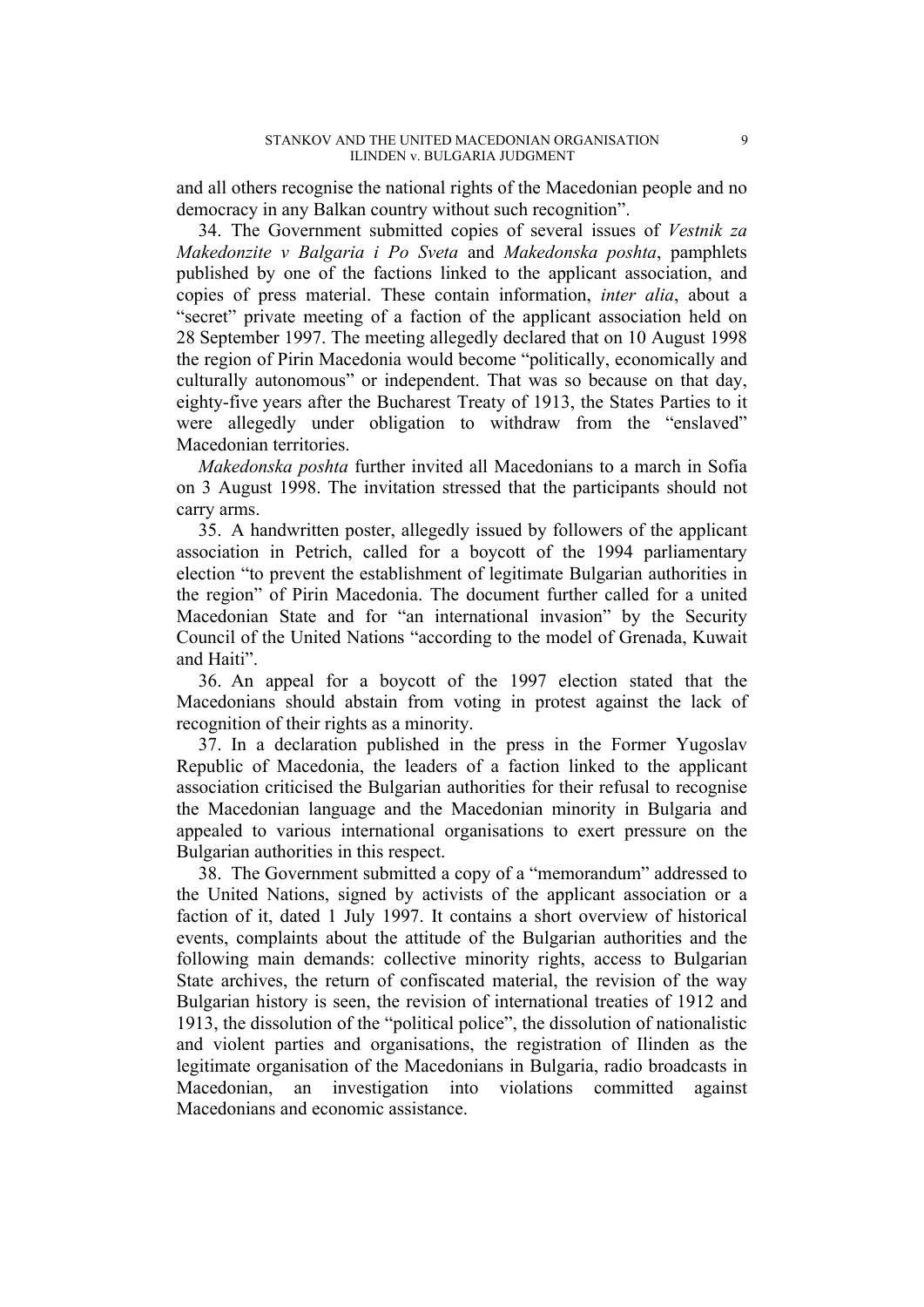#### 10 STANKOV AND THE UNITED MACEDONIAN ORGANISATION ILINDEN v. BULGARIA JUDGMENT

The document also stated:

"... being conscious of the contemporary economic and political realities in the Balkans, Europe and the world, we are not acting through confrontation, tension or violence. Our way to achieve enjoyment of our rights as a Macedonian ethnic minority in Bulgaria and in Pirin Macedonia, where our ethnic and historical roots lie, is through peaceful means and negotiations ...

Our peaceful and lawful means ... are to the advantage of the authorities who ... deny the existence of a Macedonian minority. Our democratic ways are to our detriment: the authorities can afford political, economic and psychological pressure, and arms."

39. Before the Court the Government relied on a judgment of the Bulgarian Constitutional Court of 29 February 2000 in a case concerning the constitutionality of a political party, the United Macedonian Organisation Ilinden-PIRIN: Party for Economic Development and Integration of the Population ("UMOIPIRIN"), which had been registered by the competent courts in 1999. The Constitutional Court found that that party's aims were directed against the territorial integrity of the country and that therefore it was unconstitutional.

40. The Constitutional Court noted that UMOIPIRIN could be regarded as a successor to or a continuation of the applicant association. On that basis the Constitutional Court relied extensively on submissions about the history and the activities of the applicant association in the assessment of the question whether UMOIPIRIN was constitutional.

In particular, the Constitutional Court took note of the demands made in the declaration of the applicant association of 20 April 1991 (see paragraph 16 above). It also observed that maps of the region, depicting parts of Bulgarian and Greek territory as Macedonian, had been published by the association and that there had been repeated calls for autonomy and even secession. The Constitutional Court further noted that representatives of the applicant association had made offensive remarks about the Bulgarian nation.

41. The Constitutional Court thus found that the applicant association and UMOIPIRIN considered the region of Pirin as a territory which was only temporarily under Bulgarian control and would soon become independent. Their activities were therefore directed against the territorial integrity of the country and were as such prohibited under Article 44 § 2 of the 1991 Constitution. The prohibition was in conformity with Article 11 § 2 of the Convention, there being no doubt that an activity against the territorial integrity of the country endangered its national security.

The judgment was adopted by nine votes to three. The dissenting judges gave separate opinions which have not been published.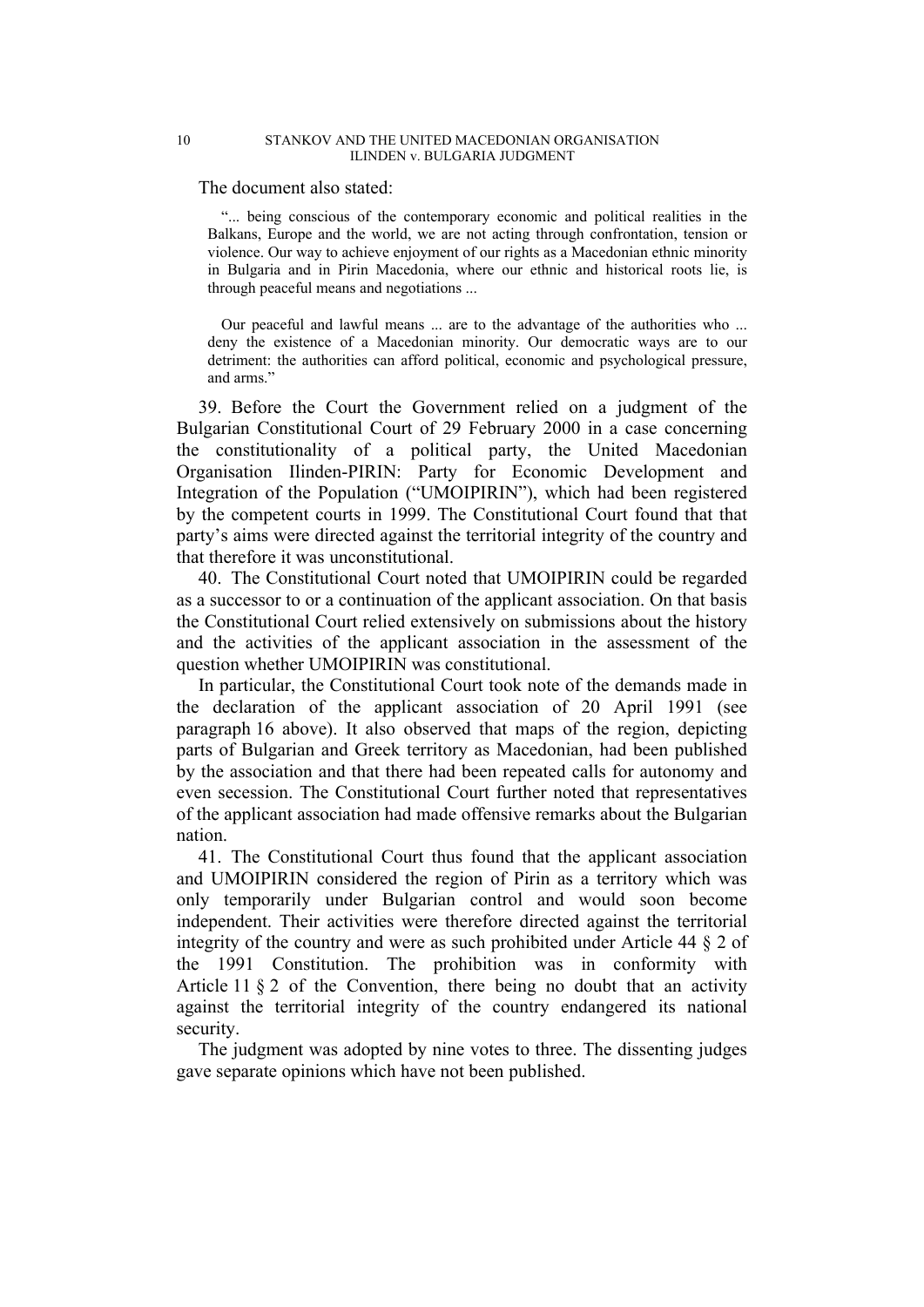# **D. Evidence submitted by the Government in support of their allegation that some of the members of the applicant association were in possession of arms**

42. In support of this allegation the Government have submitted copies of two documents.

43. The first is a copy of an article from the *Kontinent* daily newspaper, dated 1/2 March 1997. The newspaper stated that a Mr D.P.K. had been arrested in Petrich for having threatened police officers with blowing up their homes, as they had impeded his business. During the arrest the police had allegedly discovered explosives in Mr D.P.K.'s home. The short article went on to recall that Mr D.P.K. was allegedly a leader of Ilinden and a "Macedonian activist".

44. The second document appears to be a photocopy of a flyer announcing the founding of an organisation and inviting those interested to join. The document bears no signature. It dates allegedly from 1995 and appears to have been typed on a typewriter.

The flyer explained that the newly created United Macedonian Organisation Nova did not wish to replace Ilinden. It criticised certain leaders of the applicant association.

The flyer further stated that the new organisation would form armed groups with the aim of "helping the Republic of Macedonia to survive".

45. The Government have not provided any comment or additional information on the contents of the two documents submitted by them.

46. During the hearing before the Court, in response to a question put to her, the Government's Agent declared that no criminal proceedings relevant to the present case had ever been brought against members of the applicant association.

# **E. The Government's summary of the historical context**

47. The Government stressed that knowledge of the historical context and of the current situation in Bulgaria and in the Balkans was essential for the understanding of the issues in the present case. Their explanation may be summarised as follows.

"Historically, the Bulgarian nation consolidated within several geographical regions, one of them being the geographical region of Macedonia. In 1878, when Bulgaria was partially liberated from Turkish dominance, the Berlin Peace Treaty left the region of Macedonia within the borders of Turkey. Between 1878 and 1913 the Bulgarian population of Macedonia organised five unsuccessful uprisings seeking liberation from Turkish rule and union with Bulgaria. There followed massive refugee migrations from the region to the Bulgarian motherland. Hundreds of thousands of Macedonian Bulgarians settled in Bulgaria.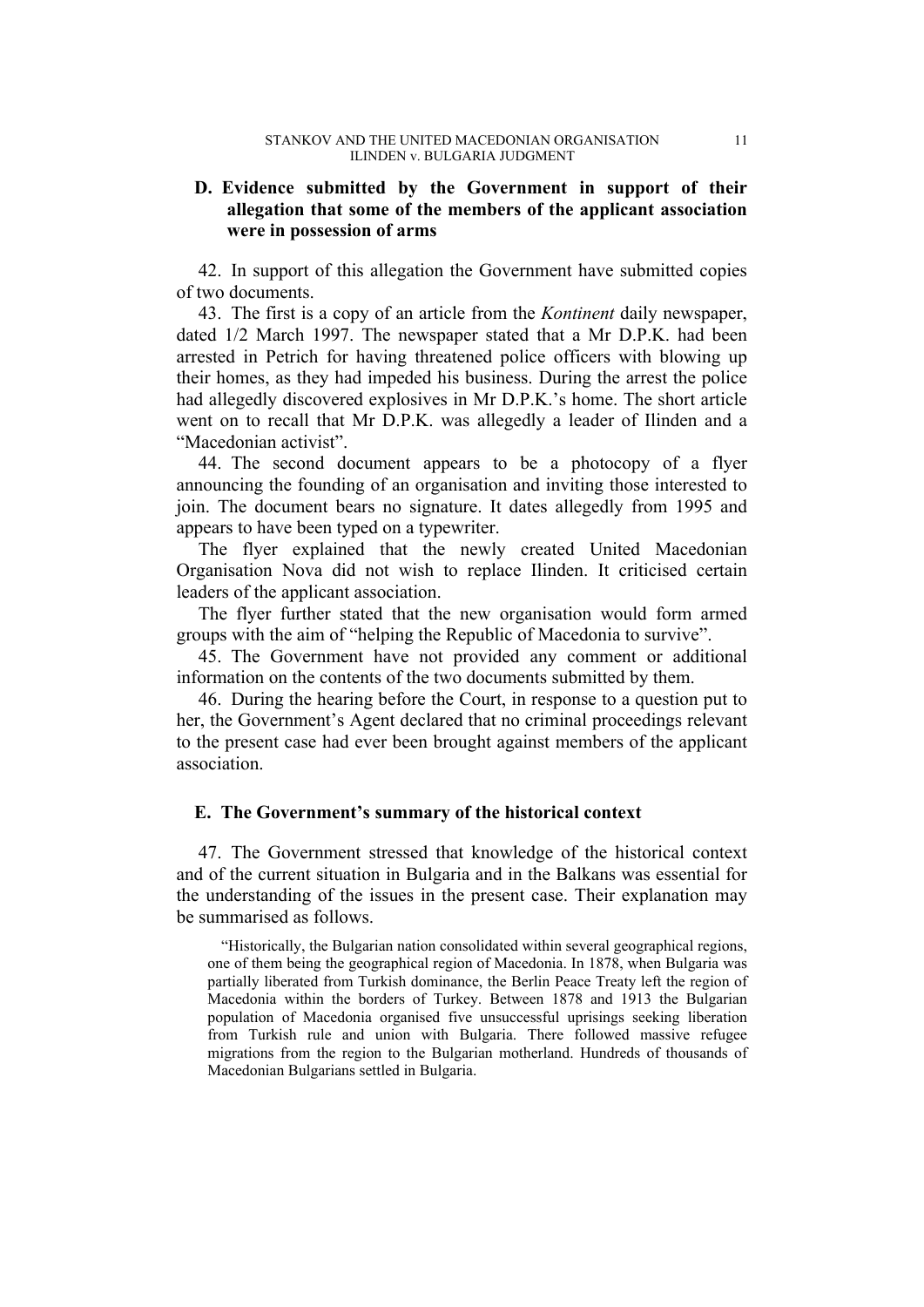#### 12 STANKOV AND THE UNITED MACEDONIAN ORGANISATION ILINDEN v. BULGARIA JUDGMENT

In 1934 the so-called 'Macedonian nation' was proclaimed for the first time by a resolution of the Communist International. Before that no reliable historical source had ever mentioned any Slavic population in the region other than the Bulgarian population. After the Second World War the Communist power in Yugoslavia proclaimed the concept of a separate Macedonian nation. A separate language and alphabet were created and imposed by decree of 2 August 1944. A massive assimilation campaign accompanied by brutalities was launched in Yugoslavia. For a short period of time the Bulgarian Communist Party – inspired by the idea of creating a Bulgarian-Yugoslav federation – also initiated a campaign of forcible imposition of a 'Macedonian' identity on the population in the region of Pirin Macedonia. In the 1946 and 1956 censuses individuals living in that region were forced to declare themselves 'Macedonians'. The campaign was abandoned in 1963, partly due to the refusal of the population to change their identity.

In those parts of the geographical region of Macedonia which were in Yugoslavia the realities of the bi-polar cold-war world – where the relations between Yugoslavia and the socialist block dominated by the USSR were tense – exacerbated the population's feeling of doom and exasperation and their fear that unification with Bulgaria proper would never be possible. The forcible imposition of a Macedonian identity by the Tito regime also played a decisive role.

Therefore, even if a process of formation of a new nation has taken place, it was limited to the territory of the Former Yugoslav Republic of Macedonia.

In the 1992 census, only 3,019 Bulgarian citizens identified themselves as Macedonians and indicated Macedonian as their mother tongue. Another 7,784 declared themselves Macedonians in the geographical sense, while allegedly indicating their Bulgarian national conscience and mother tongue.

Individuals considering themselves Macedonians are far from being discriminated against in Bulgaria. They have their own cultural and educational organisation, Svetlina. There are books and newspapers in the 'Macedonian language'."

### II. RELEVANT DOMESTIC LAW

48. The provisions of the Constitution of July 1991 concerning freedom of assembly read as follows:

#### **Article 43**

"1. Everyone shall have the right to peaceful and unarmed assembly at meetings and marches.

2. The procedure for organising and holding meetings and marches shall be provided for by act of Parliament.

3. Permission shall not be required for meetings to be held indoors."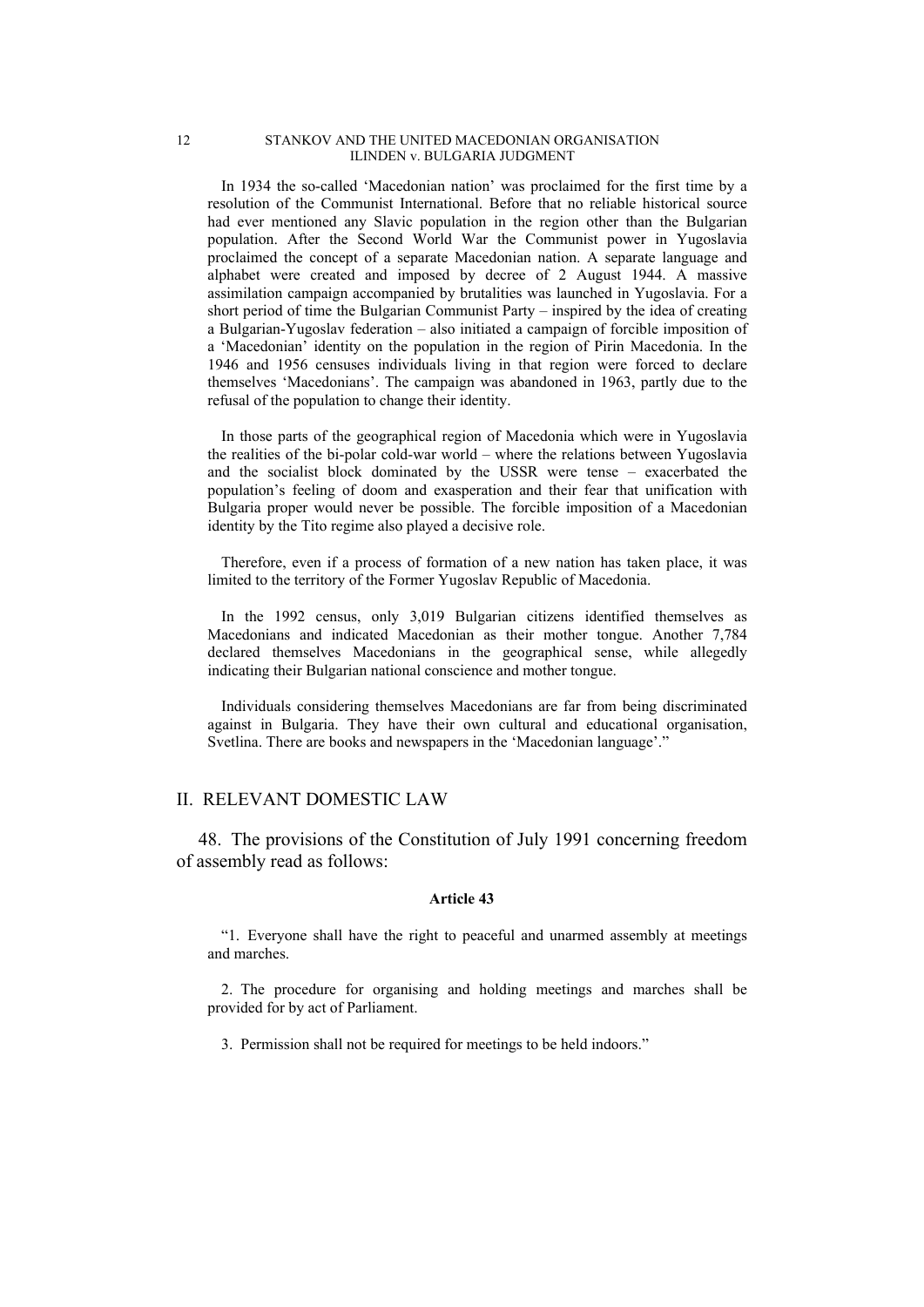#### STANKOV AND THE UNITED MACEDONIAN ORGANISATION 13 ILINDEN v. BULGARIA JUDGMENT

#### **Article 44 § 2**

"Organisations whose activities are directed against the sovereignty or the territorial integrity of the country or against the unity of the nation, or aim at stirring up racial, national, ethnic or religious hatred, or at violating the rights and freedoms of others, as well as organisations creating secret or paramilitary structures, or which seek to achieve their aims through violence, shall be prohibited."

49. The legal requirements for the organisation of meetings are set out in the Meetings and Marches Act of 1990. Its relevant provisions are as follows:

#### **Section 2**

"Meetings and marches may be organised by individuals, associations, political or other public organisations."

#### **Section 6(2)**

"Every organiser [of] or participant [in a march or a meeting] shall be responsible for damage caused through his or her fault during the [event]."

#### **Section 8(1)**

"Where a meeting is to be held outdoors the organisers shall notify in writing the [respective] People's Council or mayor's office not later than forty-eight hours before the beginning [of the meeting] and shall indicate the [name of] the organiser, the aim [of the meeting], and the place and time of the meeting."

#### **Section 9(1)**

"The organisers of the meeting shall take the measures necessary to ensure order during the event."

#### **Section 10**

"(1) The meeting shall be presided over by a president.

(2) The participants shall abide by the instructions of the president concerning the preservation of [public] order ..."

50. Prohibitions against meetings are also regulated by the Meetings and Marches Act:

#### **Section 12**

"(1) Where the time or the place of the meeting, or the itinerary of the march, would create a situation endangering public order or traffic safety, the President of the Executive Committee of the People's Council, or the mayor, respectively, shall propose their modification.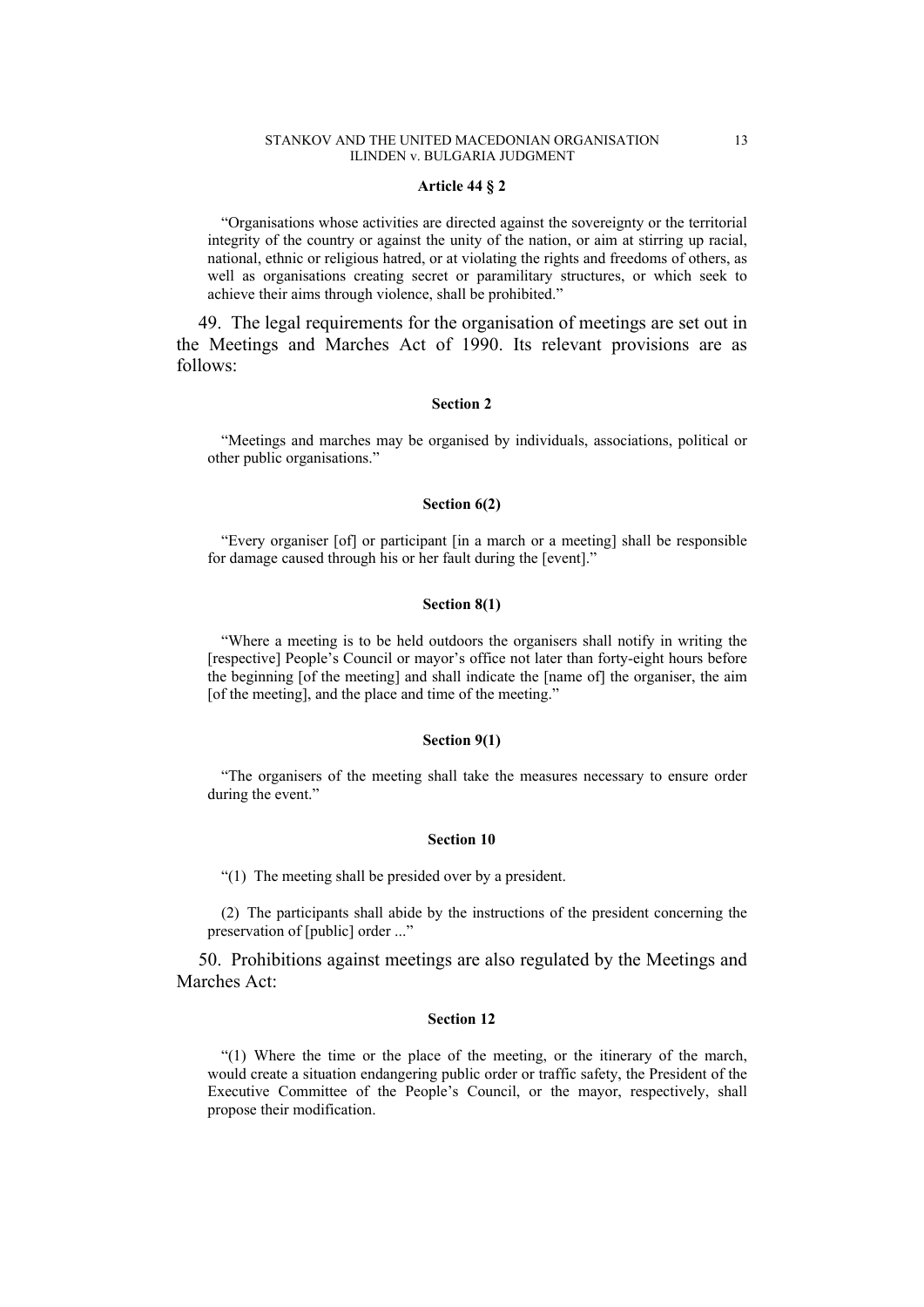#### 14 STANKOV AND THE UNITED MACEDONIAN ORGANISATION ILINDEN v. BULGARIA JUDGMENT

(2) The President of the Executive Committee of the People's Council, or the mayor, shall be competent to prohibit the holding of a meeting, demonstration or march, where reliable information exists that:

> 1. it aims at the violent overturning of Constitutional public order or is directed against the territorial integrity of the country;

2. it would endanger public order in the local community;

...

4. it would breach the rights and freedoms of others.

(3) The prohibition shall be imposed by a written reasoned act not later than twenty-four hours following the notification.

(4) The organiser of the meeting, demonstration or march may appeal to the Executive Committee of the People's Council against the prohibition referred to in the preceding paragraph. The Executive Committee shall decide within twenty-four hours.

(5) Where the Executive Committee of the People's Council has not decided within [that] time-limit, the march, demonstration or meeting may proceed.

(6) If the appeal is dismissed the dispute shall be referred to the relevant district court which shall decide within five days. That court's decision shall be final."

51. The Meetings and Marches Act was adopted in 1990, when the Constitution of 1971 was in force. Under the Constitution of 1971 the executive local State organs were the executive committees of the people's councils in each district. The mayors referred to in some of the provisions of the Meetings and Marches Act were representatives of the executive committee acting in villages and towns which were under the jurisdiction of the respective people's councils.

The 1991 Constitution abolished the executive committees and established the post of mayor, elected by direct universal suffrage, as the "organ of the executive power in the municipality" (Article 139).

# THE LAW

## I. THE GOVERNMENT'S PRELIMINARY OBJECTIONS

52. The Government reiterated and, in the light of recent developments, expanded on their objections made at the admissibility stage of the proceedings. They submitted that certain discrepancies in the applicants' statements before various authorities demonstrated the abusive nature of the applications. The Government further maintained that domestic remedies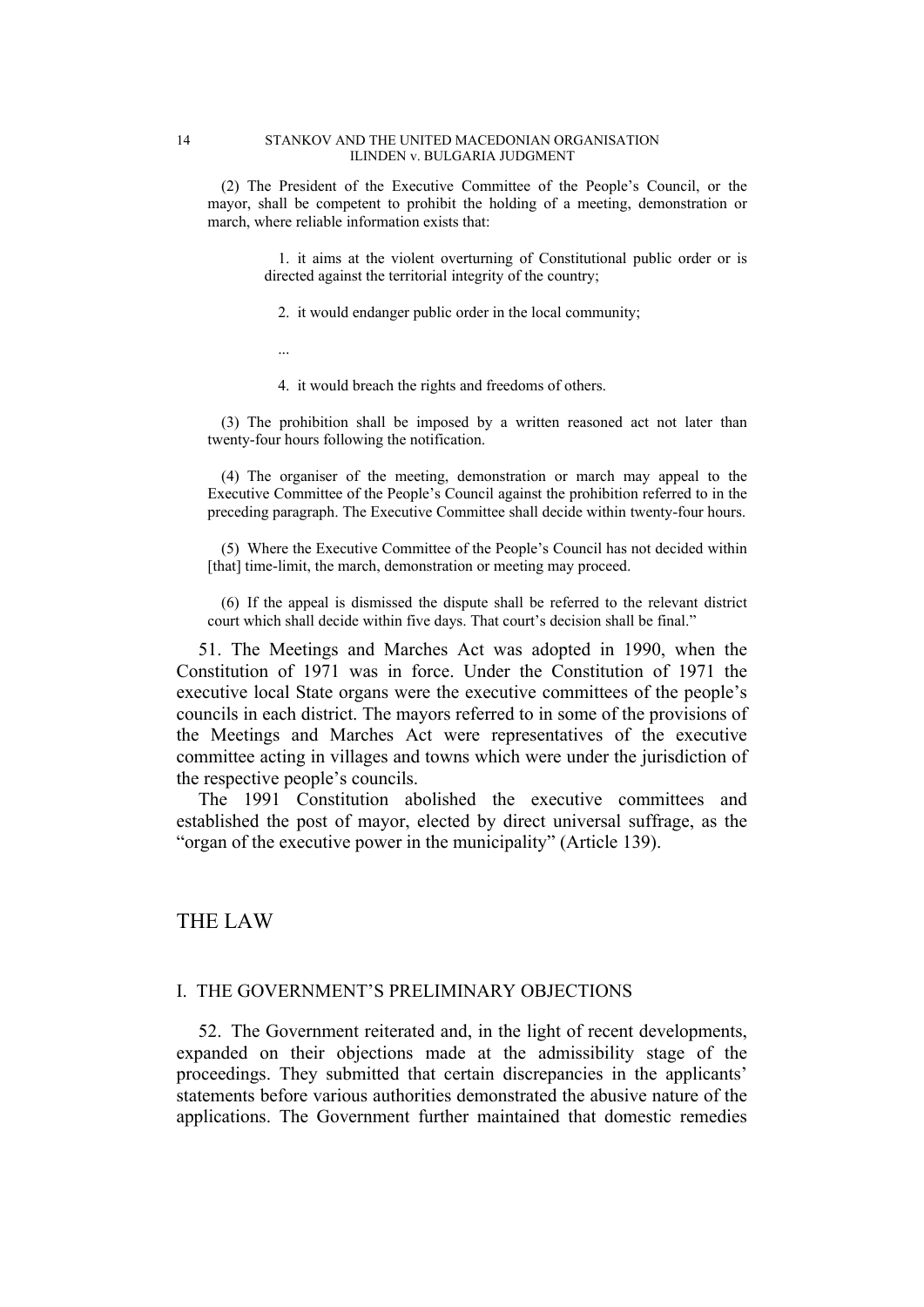had not been exhausted and that the applications were manifestly illfounded.

Commenting on the Commission's decision on Ilinden's *locus standi*, the Government, while not disputing in their memorial the Commission's conclusion, stated that the judicial decisions of 1990 and 1991 (see paragraphs 11-13 above) had the legal effect of a ban on Ilinden's activities as an association and as a group of individuals. At the oral hearing the Government's Agent asked the Court to find, on that ground, that the applicant association had no *locus standi.*

The standing of Mr Stankov was not called into question. The Government considered, however, that he was not validly represented before the Court, as he had not authorised Mr Ivanov, his representative, to delegate his power to act to Mr Hincker, who – moreover – had only mentioned Ilinden in his letter to the Court announcing his participation as counsel. The Government further questioned, for the first time in their submissions on Article 41, the validity of Mr Hincker's power to represent the applicant association, there having been no collective decision by the association's members authorising Mr Ivanov to delegate his power to act to another person.

53. The applicants invited the Court to rule on the merits.

54. The Court reiterates that, under the Convention system as in force after 1 November 1998, where the respondent Government repeat objections raised and examined at the admissibility stage, its task is to verify whether there are special circumstances warranting re-examination of questions of admissibility (see *Velikova v. Bulgaria*, no. 41488/98, § 57, ECHR 2000-VI, and *Basic v. Austria*, no. 29800/96, § 34, ECHR 2001-I).

The provision of Article 35 § 4 *in fine* of the Convention, which allows the Court to declare an application inadmissible at any stage of the proceedings, does not signify that a respondent State is able to raise an admissibility question at any stage of the proceedings if it could have been raised earlier (see paragraph 88 of the explanatory report to Protocol No. 11 to the Convention and Rule 55 of the Rules of Court) or to reiterate it where it has been rejected.

55. It is true that, unlike with *Velikova* and *Basic*, in the present instance the questions of admissibility were examined by the Commission, prior to the entry into force of Protocol No. 11 to the Convention, and not by the Court. The Court observes nevertheless that, pursuant to Article 5 § 3 *in fine* of Protocol No. 11, applications declared admissible by the Commission and transmitted to the Court without the Commission having completed their examination, shall be dealt with "as admissible cases". The judgment of the Chamber in such cases is not final, subject to the provisions of Article 44 § 2 of the Convention.

The Court finds, therefore, that in cases falling under Article 5 § 3 *in fine* of Protocol No. 11 to the Convention it will re-open questions of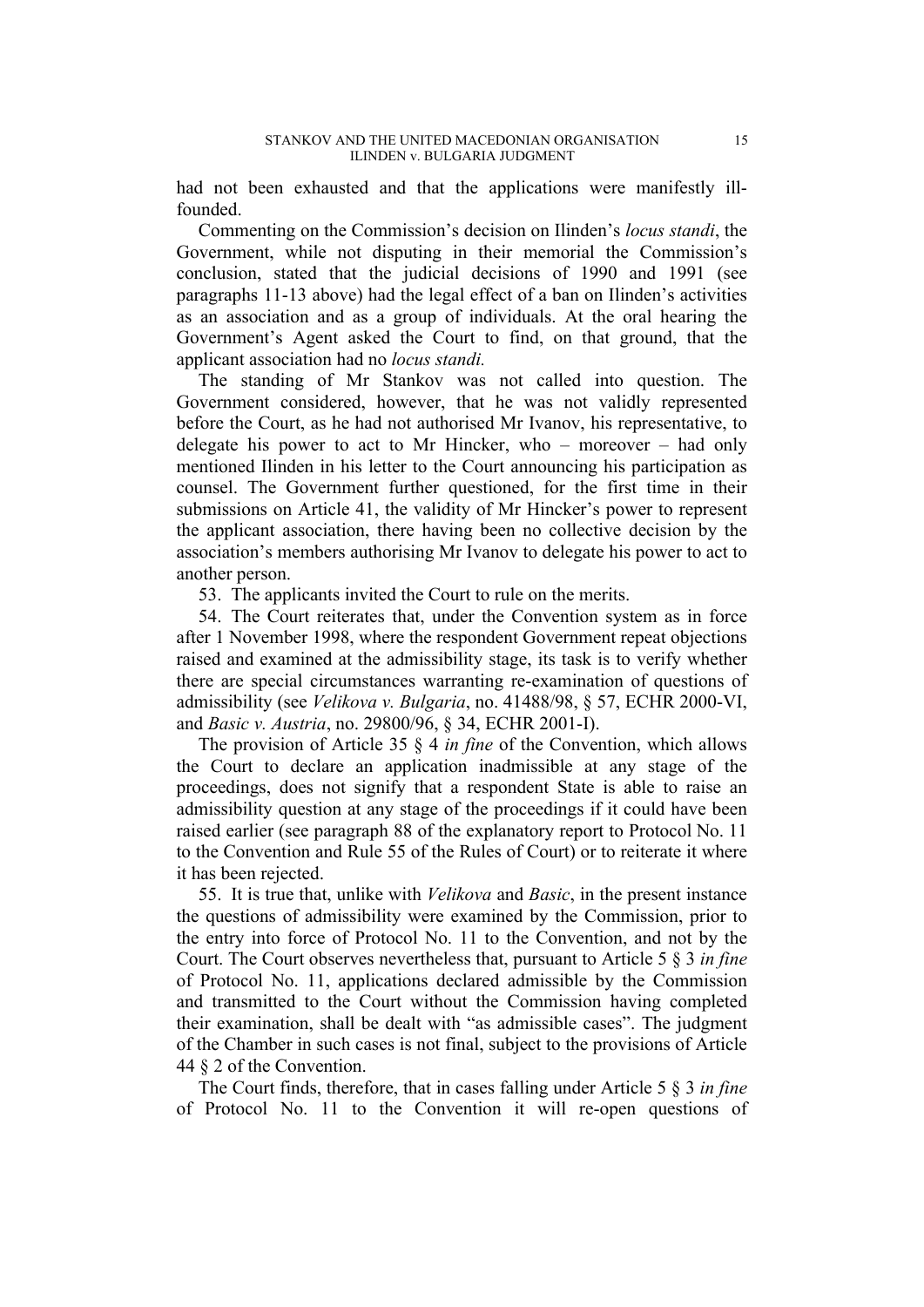admissibility only if there are special circumstances warranting such reexamination.

56. In the present case the Government essentially reiterated their objections as to the admissibility of the applications, which were already examined and rejected by the Commission in its decision of 29 June 1998.

57. The Court notes that the Commission dealt with the Government's arguments in detail and gave full reasons for its decision. Having carefully examined the Government's submissions, including their comments in the light of new developments, the Court finds that there are no new elements which would justify a re-examination of the admissibility issues in the present case.

In respect of Mr Stankov's legal representation before it, the Court is satisfied, on the basis of the authorisation forms signed by him and Mr Ivanov (see paragraph 2 above), that he is validly represented. The Court finally does not find anything which would cast doubt on Mr Hincker's power to represent Ilinden. The Court leaves open the question whether the Government are estopped from raising that question for the first time in their submissions on Article 41 of the Convention.

The Government's preliminary objections are therefore dismissed.

# II. SCOPE OF THE CASE

58. The Government relied on evidence which did not directly concern the commemorative meetings of 31 July 1994, 22 April and 30 July 1995, and 20 April and 2 August 1997. They argued that the ban on holding meetings on those dates should be seen against the background of other events – whether before or after those meetings – and that all information about the activities of the applicant association or other connected organisations and persons should be taken into account. The Government relayed extensive information about events between 1990 and 1993 and also about developments subsequent to the Commission's final admissibility decision of 29 June 1998.

The applicants also relied on evidence concerning events outside the scope *ratione temporis* or *materiae* of the case while disputing the relevance of some of the material submitted by the Government.

59. The Court reiterates that the admissibility decision delimits the scope of the case before it. It follows that it is not its task to decide on complaints concerning events from 1990 to 1993 (which were declared inadmissible by the Commission). Nor is it called upon to express a view in this judgment on the question whether the banning of meetings in 1998, 1999 and 2000 or the Constitutional Court's judgment of 29 February 2000 were consistent with the Convention (those issues being the subject matter of other applications pending before the Court: nos. 44079/98, 59489/00 and 59491/00).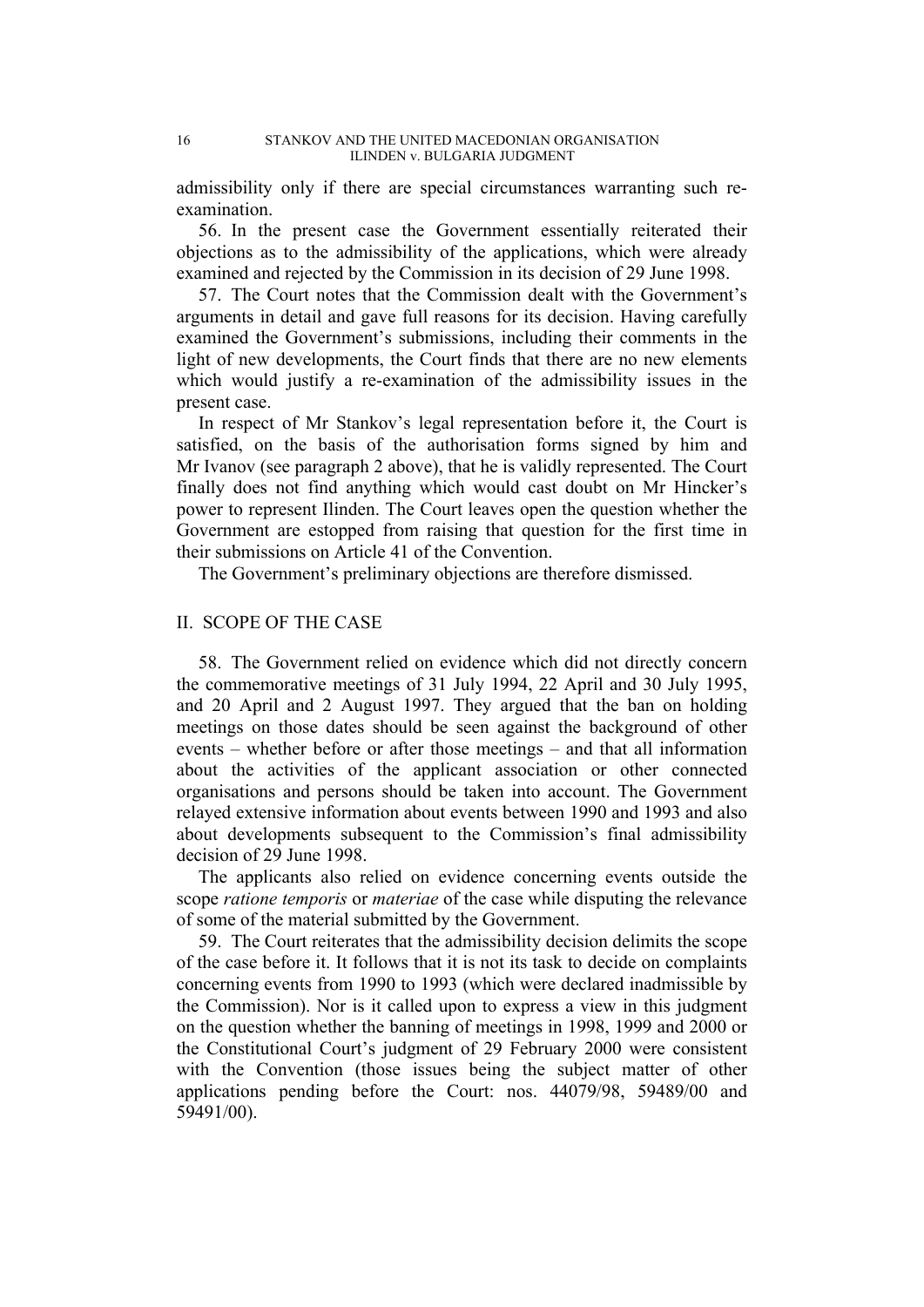The scope of the present case is confined to the applicants' complaints that the authorities prohibited their meetings on 31 July 1994, 22 April and 30 July 1995, and 20 April and 2 August 1997. The Court will take into account evidence concerning other events in so far as it might be relevant to those complaints.

## III. ALLEGED VIOLATION OF ARTICLE 11 OF THE CONVENTION

60. The applicants alleged a violation of Article 11 of the Convention, the relevant parts of which provide as follows:

"1. Everyone has the right to freedom of peaceful assembly and to freedom of association with others ...

2. No restrictions shall be placed on the exercise of these rights other than such as are prescribed by law and are necessary in a democratic society in the interests of national security or public safety, for the prevention of disorder or crime, for the protection of health or morals or for the protection of the rights and freedoms of others. ...

## **A. Arguments of the parties**

## *1. The applicants*

61. The applicants submitted that the ban on meetings organised by them in commemoration of certain historical events, and the attitude of the authorities at the relevant time were aimed at suppressing the free expression of ideas at peaceful gatherings. As such they amounted to an interference with their rights under Article 11 of the Convention, seen against this background as *lex specialis* in relation to Article 10 of the Convention.

62. They contended that the interference had not been "prescribed by law" as the lack of registration of their association, which had been relied upon by the mayors, was not among the grounds justifying a prohibition of demonstrations under section 12 of the Meetings and Marches Act.

63. Furthermore, they rejected as groundless the Government's assertion that the gatherings organised by them had posed a threat. They had been entirely peaceful: their purpose had been to commemorate historical events considered as an important part of the history of the Macedonian people. The gatherings, which normally lasted about three hours, had always commenced with texts being read out, and had proceeded with poems, music and songs.

64. The applicants further questioned the legitimacy of the aims pursued by the bans and their justification.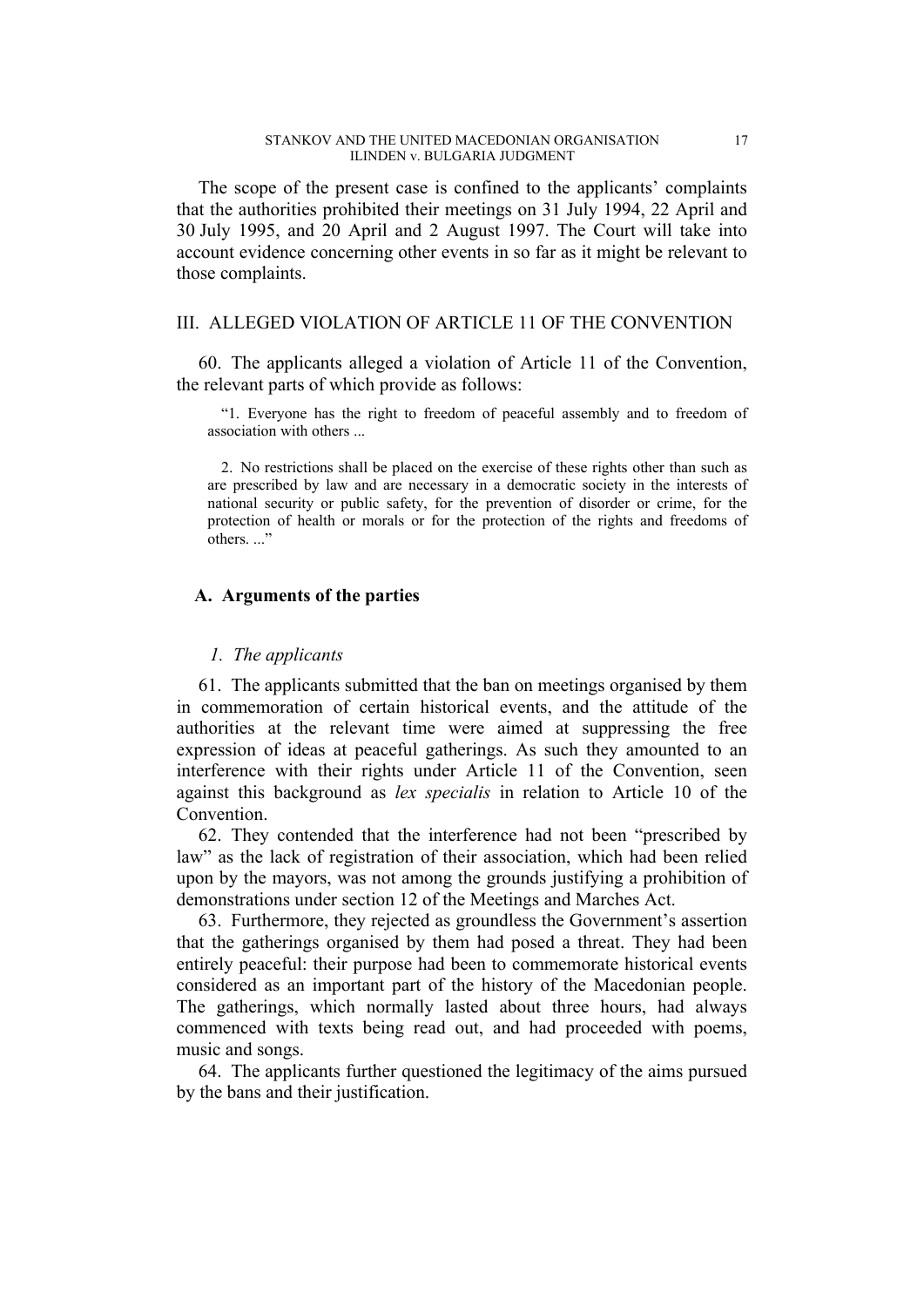The aim of the authorities – as the applicants saw it – had been to suppress the dissemination of the idea that a Macedonian minority existed in Bulgaria. It might have been true that the majority of the Bulgarian population considered that there was no Macedonian minority in their country and that the demonstration of the applicants' ideas could shock and appear offensive to that majority. It was however essential, in a pluralist democratic society, to allow the free expression of minority ideas and it was the duty of the authorities to guarantee the applicants the right to demonstrate peacefully.

65. They further maintained that the prohibitions complained of, albeit limited to certain historical sites and to particular dates, amounted in reality to a general ban on meetings of the applicant association, since not a single meeting organised by it had been authorised. Such an absolute ban was disproportionate.

Nothing in the material submitted by the Government could lead to the conclusion that they were seeking secession from Bulgaria. Even if there was some suspicion in this respect, a total ban on commemorations was a disproportionate reaction.

## *2. The Government*

66. The Government doubted the applicants' intention to hold "peaceful" demonstrations, there allegedly being evidence that some of the organisation's members had been armed. Reference was made in this respect to two documents they had submitted (see paragraphs 42-46 above). They also referred to evidence allegedly demonstrating that since 1990 the meetings of Ilinden had always been marked by conflict and clashes, both verbal and physical, between supporters of the association and others. That was inevitable because of the provocative anti-Bulgarian statements made at those meetings and the offensive language used.

67. It was further emphasised that members of the applicant association had never been prevented from visiting the historical sites in question provided that they did not carry posters or other material containing threats against the unity of the nation, the country's territorial integrity or the rights of others. The applicants' freedom of assembly was thus intact.

68. If it was considered that there had been an interference with the applicants' rights under Article 11 of the Convention, that interference had been lawful and had been based on unambiguous provisions of the Constitution and the Meetings and Marches Act.

The Government disputed the applicants' proposition that the reasons for the bans had been changing constantly – thus allegedly disclosing the lack of a clear legal basis. The reasons for all the bans had invariably been the unconstitutional activities and statements of the applicant association (which threatened the country's territorial integrity and national security) and the risk of incidents endangering public order.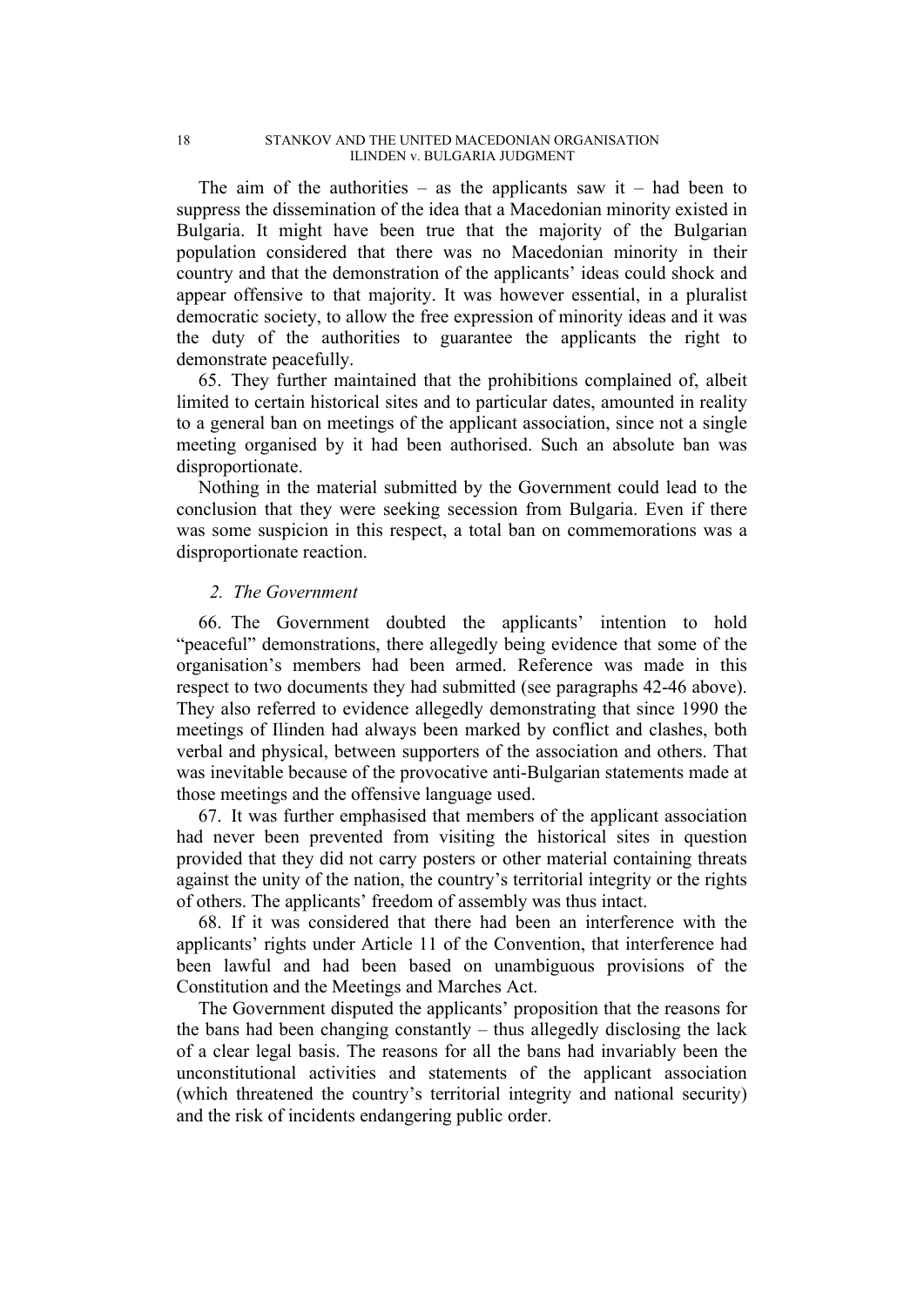69. With reference to the Supreme Court judgments of 1990 and 1991 (see paragraphs 12-13 above) and to the Constitutional Court judgment of 29 February 2000 (see paragraphs 39-41 above), it was stressed that the applicant association had been dissolved as it had been established that its activities threatened the country's territorial integrity and had been unconstitutional. "Reliable information" that a gathering was directed against the territorial integrity of the country was a valid ground for a ban on such a gathering under section 12(2) of the Meetings and Marches Act (see paragraph 50 above). The judgments dissolving Ilinden provided sufficient information in this respect. While an unregistered organisation would undoubtedly be free to organise meetings, the applicant association's activities had been prohibited. The authorities' reliance, in their decisions prohibiting the meetings, on the fact that the applicant association had been refused registration had been in conformity with the law.

70. In addition, the measures complained of pursued a number of legitimate aims: the protection of national security and territorial integrity, the protection of the rights and freedoms of others, guaranteeing public order in the local community and the prevention of disorder and crime.

71. In the Government's view, Ilinden infringed the rights and freedoms of others because it aspired to create a Macedonian nation among people belonging to the Bulgarian nation and demanded the imposition of a Macedonian identity and institutions in the region of Pirin to the exclusion of all Bulgarian institutions. The handful of supporters of those ideas – some 3,000 in a region with a population of about 360,000 – had assumed the right to speak for the people.

Most importantly, the applicant association was a separatist group which sought the secession of the region of Pirin from Bulgaria. It posed a direct threat to national security and the territorial integrity of the country.

72. With reference to the historical and current context of Bulgaria and the Balkans (see paragraph 47 above), the Government submitted that the applicant association's insistence on differentiation and "collective rights", despite the fact that every person in Bulgaria fully enjoyed all rights and freedoms, including cultural and political rights, disclosed that their genuine goal was the imposition on the Bulgarian population of an alien national identity.

Even if a Macedonian minority existed in Bulgaria – the Government continued – the means and propaganda tools used by Ilinden were not aimed at protecting the rights of such a minority, but at converting the Bulgarian population into a Macedonian one and then separating the region from the country.

73. In the context of the difficult transition from totalitarian regimes to democracy, and due to the attendant economic and political crisis, tensions between cohabiting communities, where they existed in the region, were particularly explosive. The events in former Yugoslavia were an example.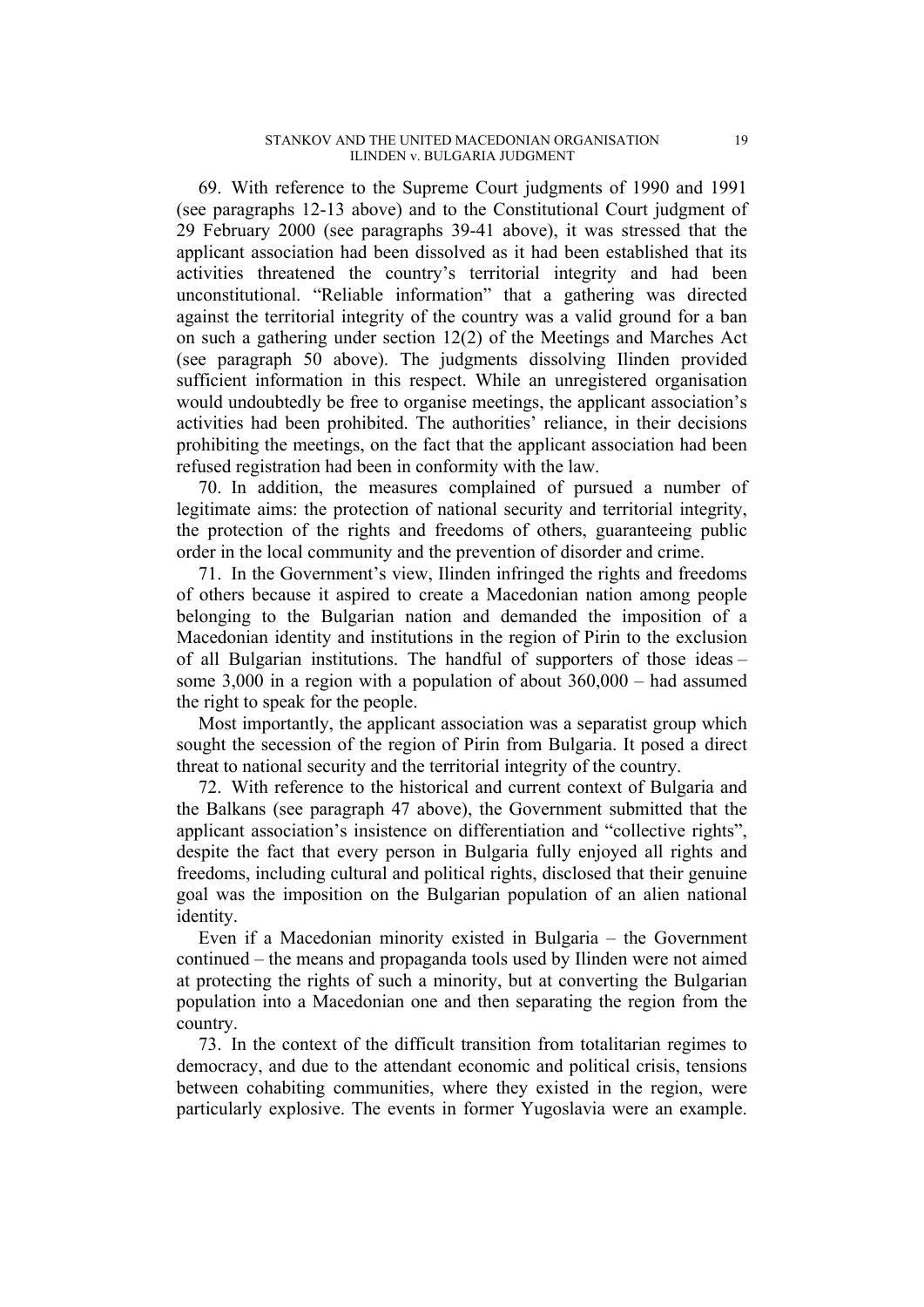The propaganda of separatism in such conditions had rightly been seen by the authorities as a threat to national security and peace in the region.

Moreover, the national authorities were better placed to assess those risks. It was conceivable that the same facts might have different implications in other States, depending on the context. The facts of the present case had to be seen, however, against the background of the difficulties in the region.

74. The time and place chosen by the applicant association for their regular meetings had been inappropriate. They had coincided with traditional, widely attended, ceremonies and fairs, commemorating events of historical importance which had involved sensitive issues. The applicant association's provocative attitude had caused incidents in the past and had prompted very negative reactions by the population. The authorities had thus adopted the practice of not allowing Ilinden's meetings at the same time and place as the official celebrations.

Referring to the Commission's decisions in *Rassemblement jurassien and Unité jurassienne v. Switzerland* (no. 8191/78, 10 October 1979, Decisions and Reports (DR) 17, p. 93) and *Christians against Racism and Fascism v. the United Kingdom* (no. 8440/78, 16 July 1980, DR 21, p. 138), the Government submitted that given the State's margin of appreciation, the prohibition of demonstrations in conditions of public tension and where the authorities could reasonably expect clashes was justified for the preservation of public order.

75. In their submission, the bans complained of were proportionate to the legitimate aims pursued and did not violate Article 11 of the Convention.

# **B. The Court's assessment**

## *1. Applicability*

76. The Government expressed doubts as to the peaceful character of the applicant association's meetings and on that basis disputed the applicability of Article 11 of the Convention.

77. The Court reiterates that Article 11 of the Convention only protects the right to "peaceful assembly". That notion – according to the Commission's case-law – does not cover a demonstration where the organisers and participants have violent intentions (see *G. v. Germany*, no. 13079/87, decision of 6 March 1989, DR 60, p. 256, and *Christians against Racism and Fascism*, cited above).

78. In the present case, having carefully studied all the material before it, the Court does not find that those involved in the organisation of the prohibited meetings had violent intentions (see paragraphs 10, 12, 13, 16, 17, 20, 22, 28, 31 and 32-46 above). Article 11 is thus applicable.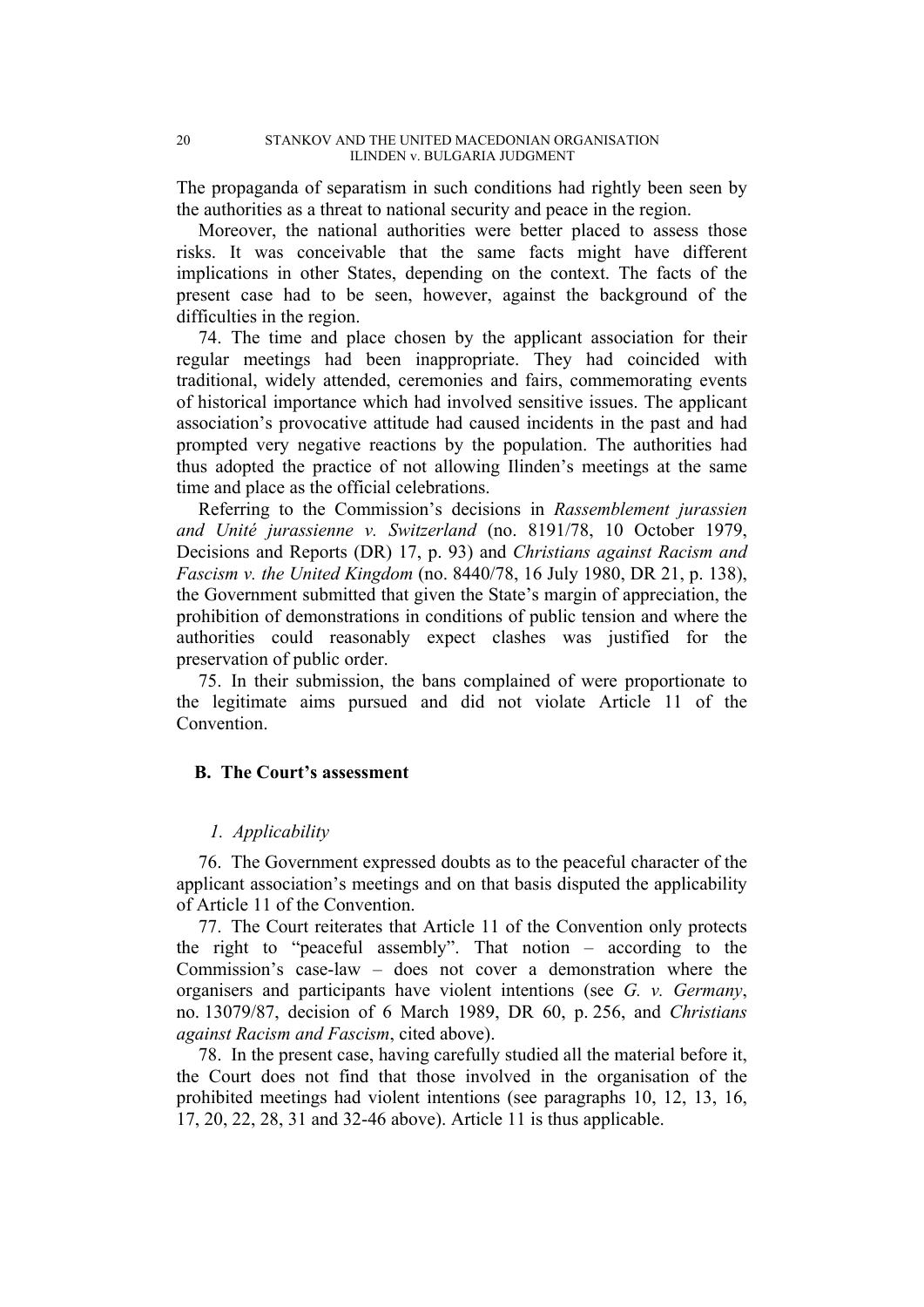### *2. Whether there has been an interference*

79. The Court notes that on all occasions under examination the authorities prohibited the meetings planned by both applicants. That was, indeed, a practice that had been invariably followed ever since 1992 (see paragraphs 17 and 74 above). In July 1994 the chairman of the applicant association and another person were issued police warnings to stay away from the site of their planned commemorative meeting.

In one case, on 22 April 1995, despite the ban imposed by the mayor, supporters of the applicant association were allowed to approach the historical site where they wished to hold their meeting and were able to lay a wreath on the grave of Yane Sandanski and light candles. That was only possible, however, on the condition that the participants abandoned their posters and slogans. No speeches were allowed to be made at the site. The participants were permitted to celebrate the event only from a certain distance (see paragraph 22 above).

That approach by the authorities, allowing members of the applicant association to attend the official ceremonies held at the same place and time on the occasion of the same historical events, provided that they did not carry their posters and did not hold separate demonstrations, was reiterated in the mayor's decision of 11 April 1997 and the Government's submissions to the Court (see paragraphs 24 and 66 above).

80. On the basis of the above, the Court considers that there has undoubtedly been an interference with both applicants' freedom of assembly, within the meaning of Article 11 of the Convention.

## *3. Whether the interference was "prescribed by law"*

81. The Court notes that the reasons given by the authorities for the prohibition of meetings fluctuated and were not elaborate. They repeatedly mentioned the lack of registration of the applicant association, a fact which could not in itself, under the applicable law, serve as ground for a ban on a meeting. On two occasions the mayors did not provide reasons and that was only partially rectified by the district courts in their judgments on appeal (see paragraphs 19, 21, 23, 24, 29 and 30 above).

The Court observes, however, that the authorities referred to an alleged danger to public order which in accordance with domestic law was among the grounds justifying interference with the right to peaceful assembly. The fact that Ilinden had been refused registration was apparently considered relevant in the assessment of the alleged danger to public order (see paragraphs 19 and 30 *in fine* above). Furthermore, the prohibitions complained of were imposed by decisions of the competent mayors and courts in accordance with the procedure prescribed by the Meetings and Marches Act.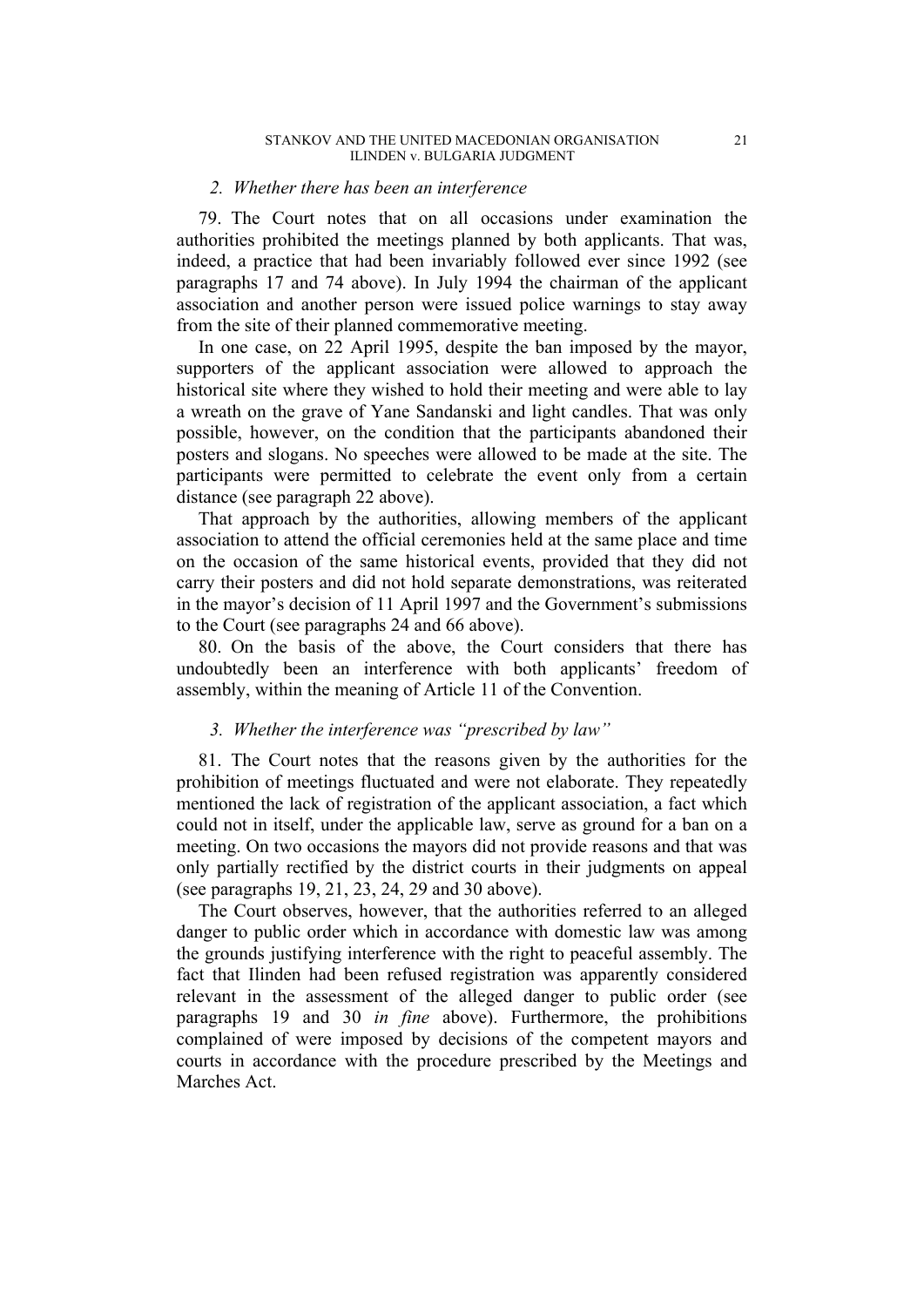82. In these circumstances, the Court accepts that the interference with the applicants' freedom of assembly may be regarded as being "prescribed by law".

In so far as the applicants challenged the soundness of the authorities' finding that there had been a danger to public order, that issue falls to be examined in the context of the question whether or not the interference with the applicants' freedom of assembly had a legitimate aim and was necessary in a democratic society, within the meaning of Article 11  $\S$  2 of the Convention.

## *4. Legitimate aim*

83. In the Government's view the measures taken against Ilinden's commemorative meetings pursued several legitimate aims: the protection of national security and territorial integrity, the protection of the rights and freedoms of others, guaranteeing public order in the local community and the prevention of disorder and crime.

The applicants disputed that proposition. In their submission the disguised objective of the prohibitions complained of had been the denial of the collective rights of the Macedonian minority.

84. The Court reiterates that the number of exceptions to freedom of expression and assembly, contained in Articles 10 and 11, is exhaustive. The definitions of those exceptions are necessarily restrictive and must be interpreted narrowly (see *Sidiropoulos and Others v. Greece*, judgment of 10 July 1998, *Reports of Judgments and Decisions* 1998-IV, pp. 1613-14, §§ 37-39).

Having regard to all the material in the case the Court accepts that the interference was intended to safeguard one or more of the interests cited by the Government.

## *5. "Necessary in a democratic society"*

#### **(a) General principles in the Court's case-law**

85. The Court reiterates that notwithstanding its autonomous role and particular sphere of application, Article 11 of the Convention must also be considered in the light of Article 10. The protection of opinions and the freedom to express them is one of the objectives of the freedoms of assembly and association as enshrined in Article 11 (see *Freedom and Democracy Party (ÖZDEP) v. Turkey* [GC], no. 23885/94, § 37, ECHR 1999-VIII.

Such a link is particularly relevant where  $-$  as here  $-$  the authorities' intervention against an assembly or an association was, at least in part, in reaction to views held or statements made by participants or members.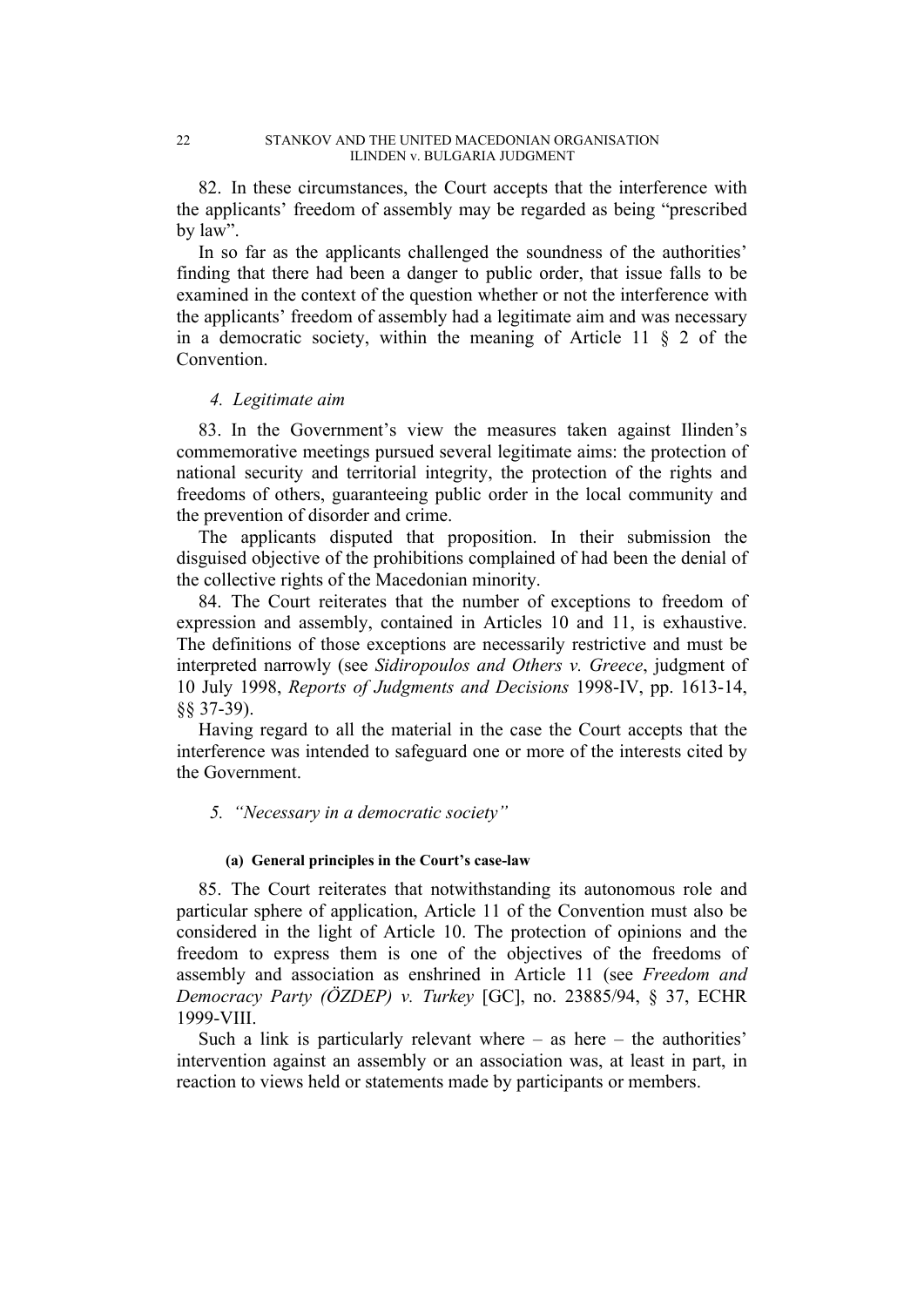86. Freedom of expression constitutes one of the essential foundations of a democratic society and one of the basic conditions for its progress and for each individual's self-fulfilment. Subject to paragraph 2 of Article 10, it is applicable not only to "information" or "ideas" that are favourably received or regarded as inoffensive or as a matter of indifference, but also to those that offend, shock or disturb. Such are the demands of pluralism, tolerance and broadmindedness without which there is no "democratic society" (see *Handyside v. the United Kingdom*, judgment of 7 December 1976, Series A no. 24, p. 23, § 49, and *Gerger v Turkey* [GC], no. 24919/94, § 46, 8 July 1999, unreported).

Likewise, freedom of assembly as enshrined in Article 11 of the Convention protects a demonstration that may annoy or give offence to persons opposed to the ideas or claims that it is seeking to promote (see *Plattform "Ärzte für das Leben" v. Austria*, judgment of 21 June 1988, Series A no. 139, p. 12, § 32).

87. The expression "necessary in a democratic society" implies that the interference corresponds to a "pressing social need" and, in particular, that it is proportionate to the legitimate aim pursued.

The Contracting States have a certain margin of appreciation in assessing whether such a need exists, but it goes hand in hand with European supervision, embracing both the legislation and the decisions applying it, even those given by an independent court. The Court is therefore empowered to give the final ruling on whether a "restriction" is reconcilable with the rights protected by the Convention (see *Gerger*, cited above, § 46).

When the Court carries out its scrutiny, its task is not to substitute its own view for that of the relevant national authorities but rather to review under Article 11 the decisions they took. This does not mean that it has to confine itself to ascertaining whether the respondent State exercised its discretion reasonably, carefully and in good faith; it must look at the interference complained of in the light of the case as a whole and determine, after having established that it pursued a "legitimate aim", whether it was proportionate to that aim and whether the reasons adduced by the national authorities to justify it are "relevant and sufficient". In so doing, the Court has to satisfy itself that the national authorities applied standards which were in conformity with the principles embodied in Article 11 and, moreover, that they based their decisions on an acceptable assessment of the relevant facts (see *United Communist Party of Turkey and Others v. Turkey*, judgment of 30 January 1998, *Reports* 1998-I, p. 22, § 47).

88. There is little scope under Article 10 § 2 of the Convention for restrictions on political speech or on debate on questions of public interest (see, *mutatis mutandis*, *Wingrove v. the United Kingdom*, judgment of 25 November 1996, *Reports* 1996-V, pp. 1957-58, § 58).

One of the principal characteristics of democracy is the possibility it offers of resolving a country's problems through dialogue, without recourse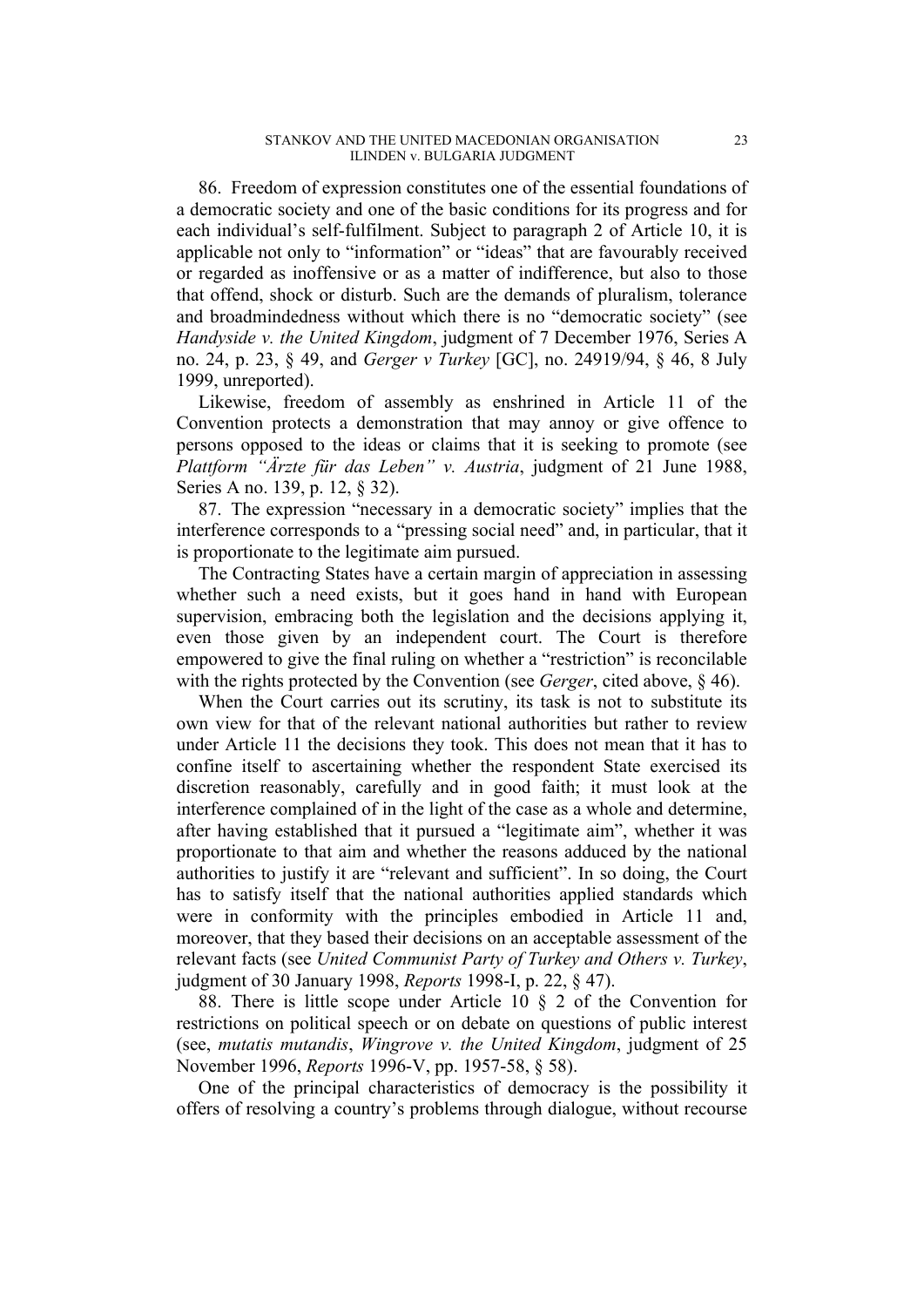to violence, even when those problems are irksome. Democracy thrives on freedom of expression. From that point of view, there can be no justification for hindering a group solely because it seeks to debate in public the situation of part of the State's population and to find, according to democratic rules, solutions capable of satisfying everyone concerned (see *United Communist Party of Turkey and Others*, cited above, p. 27, § 57).

89. The inhabitants of a region in a country are entitled to form associations in order to promote the region's special characteristics. The fact that an association asserts a minority consciousness cannot in itself justify an interference with its rights under Article 11 of the Convention (see *Sidiropoulos and Others*, cited above, pp. 1616-17, § 44).

90. Admittedly, it cannot be ruled out that an organisation's programme may conceal objectives and intentions different from the ones it proclaims. To verify that it does not, the content of the programme must be compared with the organisation's actions and the positions it defends (see *United Communist Party of Turkey and Others*, cited above, p. 27, § 58).

An essential factor to be taken into consideration is the question whether there has been a call for the use of violence, an uprising or any other form of rejection of democratic principles (see *Freedom and Democracy Party (ÖZDEP)*, cited above, § 40). Where there has been incitement to violence against an individual or a public official or a sector of the population, the State authorities enjoy a wider margin of appreciation when examining the need for an interference with freedom of expression (see *Incal v. Turkey*, judgment of 9 June 1998, *Reports* 1998-IV, p. 1566, § 48, and *Sürek v. Turkey (no. 1)* [GC], no. 26682/95, § 61, ECHR 1999-IV).

#### **(b) Application of the general principles to the present case**

91. The authorities referred to the fact that the applicant association had been refused registration because the courts found that it was anticonstitutional (see paragraphs 11-13 above).

92. The Court considers, however, that while past findings of national courts which have screened an association are undoubtedly relevant in the consideration of the dangers that its gatherings may pose, an automatic reliance on the very fact that an organisation has been considered anticonstitutional – and refused registration – cannot suffice to justify under Article 11 § 2 of the Convention a practice of systematic bans on the holding of peaceful assemblies.

The Court must rather scrutinise the particular grounds relied on to justify the interference and the significance of that interference.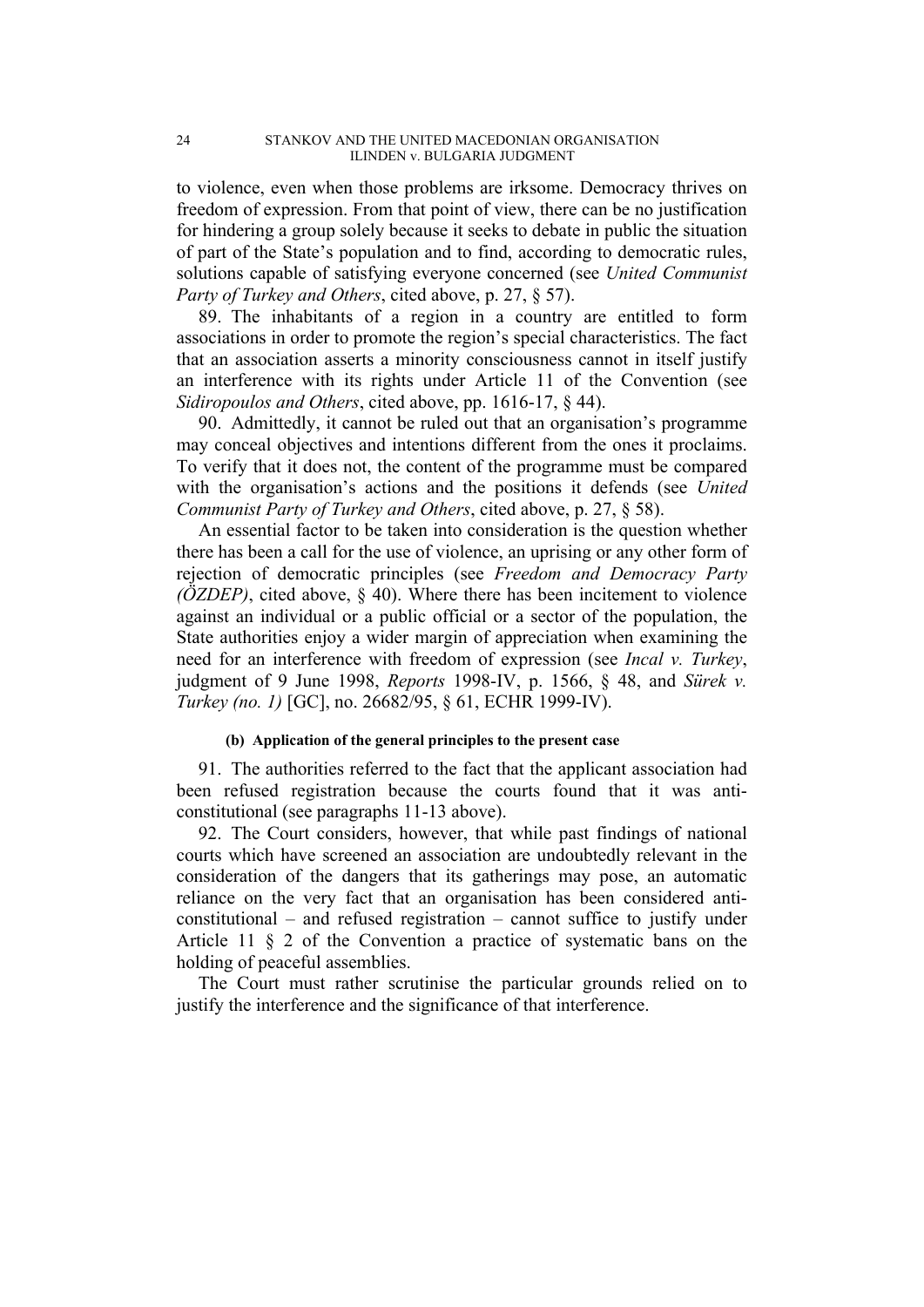#### *(i) Grounds relied on to justify the interference*

## (α) Alleged possession of arms

93. The Government produced a photocopy of a typewritten flyer announcing the creation of armed groups (see paragraph 44 above). It has not been established, however, that it emanated from the applicant association. The Government have not provided any details. Nor have they explained the relevance of the newspaper article submitted by them (see paragraph 43 above) which reported that a man was suspected of certain offences, some of them apparently concerning a private business conflict.

In the Court's opinion it is evident that if there had been preparation for armed action the Government would have been able to adduce more convincing evidence in this respect.

#### (β) Alleged threat to public safety

94. The Government argued that incidents had occurred in the past, when the applicant association had held meetings and that there was a likelihood of recurrence.

There is no evidence, however, of serious disturbances having been caused by the applicants. The incidents referred to were of a minor nature and did not result in prosecutions (see paragraphs 17, 18 and 46 above). The decisions of the mayors and the local courts referred only to a hypothetical danger for public order, without providing further details.

The risk of minor incidents thus did not call for a ban on Ilinden's meetings.

(γ) Alleged dangers stemming from Ilinden's goals and declarations

#### *Separatist ideas*

95. The Government stressed that the applicant association imperilled Bulgaria's territorial integrity as it sought secession from Bulgaria.

The applicants stated that the sole purpose of their meetings had been to commemorate historical events and that they did not pursue separatist goals.

96. On the basis of all the evidence, the Court finds that at the relevant time it was not unreasonable for the authorities to suspect that certain leaders of the applicant association – or small groups which had developed from it – harboured separatist views and had a political agenda that included the notion of autonomy for the region of Pirin Macedonia or even secession from Bulgaria. That is borne out by various statements made by those leaders (see paragraphs 16, 33, 34 and 35 above). The Court also takes into account the findings of the Supreme Court of 1990 and 1991 and of the Constitutional Court in its judgment of 29 February 2000 (see paragraphs 12, 13 and 39-41 above).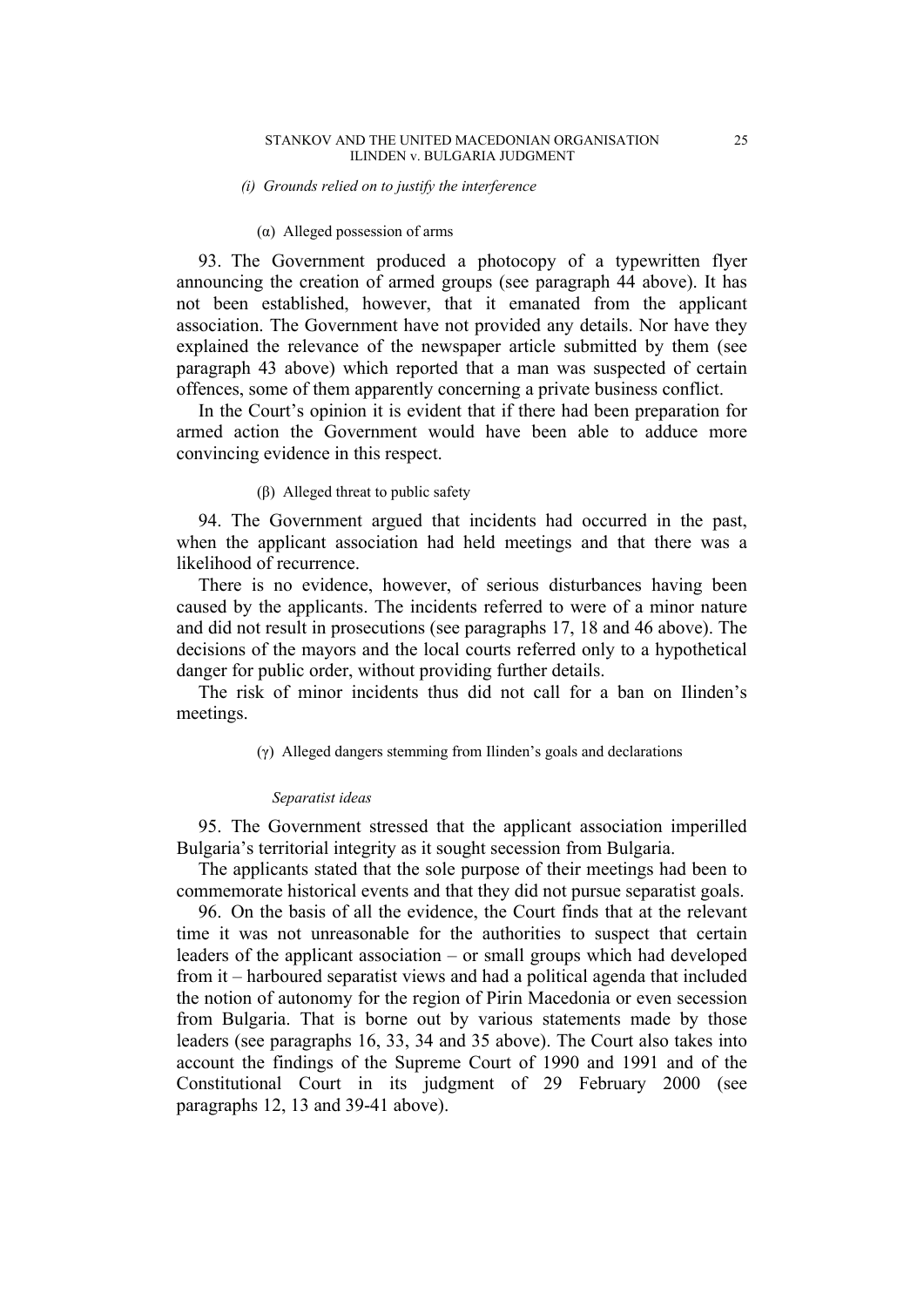It follows that the authorities could anticipate that separatist slogans would be broadcast by some participants during the commemorative ceremonies.

97. The Court reiterates, however, that the fact that a group of persons calls for autonomy or even requests secession of part of the country's territory – thus demanding fundamental constitutional and territorial changes – cannot automatically justify a prohibition of its assemblies. Demanding territorial changes in speeches and demonstrations does not automatically amount to a threat to the country's territorial integrity and national security.

Freedom of assembly and the right to express one's views through it are among the paramount values of a democratic society. The essence of democracy is its capacity to resolve problems through open debate. Sweeping measures of a preventive nature to suppress freedom of assembly and expression other than in cases of incitement to violence or rejection of democratic principles – however shocking and unacceptable certain views or words used may appear to the authorities, and however illegitimate the demands made may be – do a disservice to democracy and often even endanger it.

In a democratic society based on the rule of law, political ideas which challenge the existing order and whose realisation is advocated by peaceful means must be afforded a proper opportunity of expression through the exercise of the right of assembly as well as by other lawful means.

98. The Court finds, therefore, that the probability that separatist declarations would be made at meetings organised by Ilinden could not justify a ban on such meetings.

#### *Alleged propagation of violence and rejection of democratic principles*

99. The Government referred to statements which could be interpreted as inviting the Bulgarians to leave the Pirin region to the Macedonians (see paragraphs 16, 17 and 33 above) and suggested that, even if the separatist aims of Ilinden had not thus far been pursued by them in an openly violent manner, there had nevertheless been some indications that that would happen.

The applicants rejected these allegations as groundless and stressed the peaceful character of their meetings.

100. There is no doubt that seeking the expulsion of others from a given territory on the basis of ethnic origin is a complete negation of democracy.

It is noteworthy, however, that the Supreme Court, when refusing to allow the registration of the applicant association in 1990 and 1991, and the Constitutional Court in its judgment of 29 February 2000 (see paragraphs 12, 13 and 39-41 above) did not state that Ilinden's goals and activities involved incitement to violence or rejection of democratic rule. Furthermore, no relevant criminal proceedings against members of Ilinden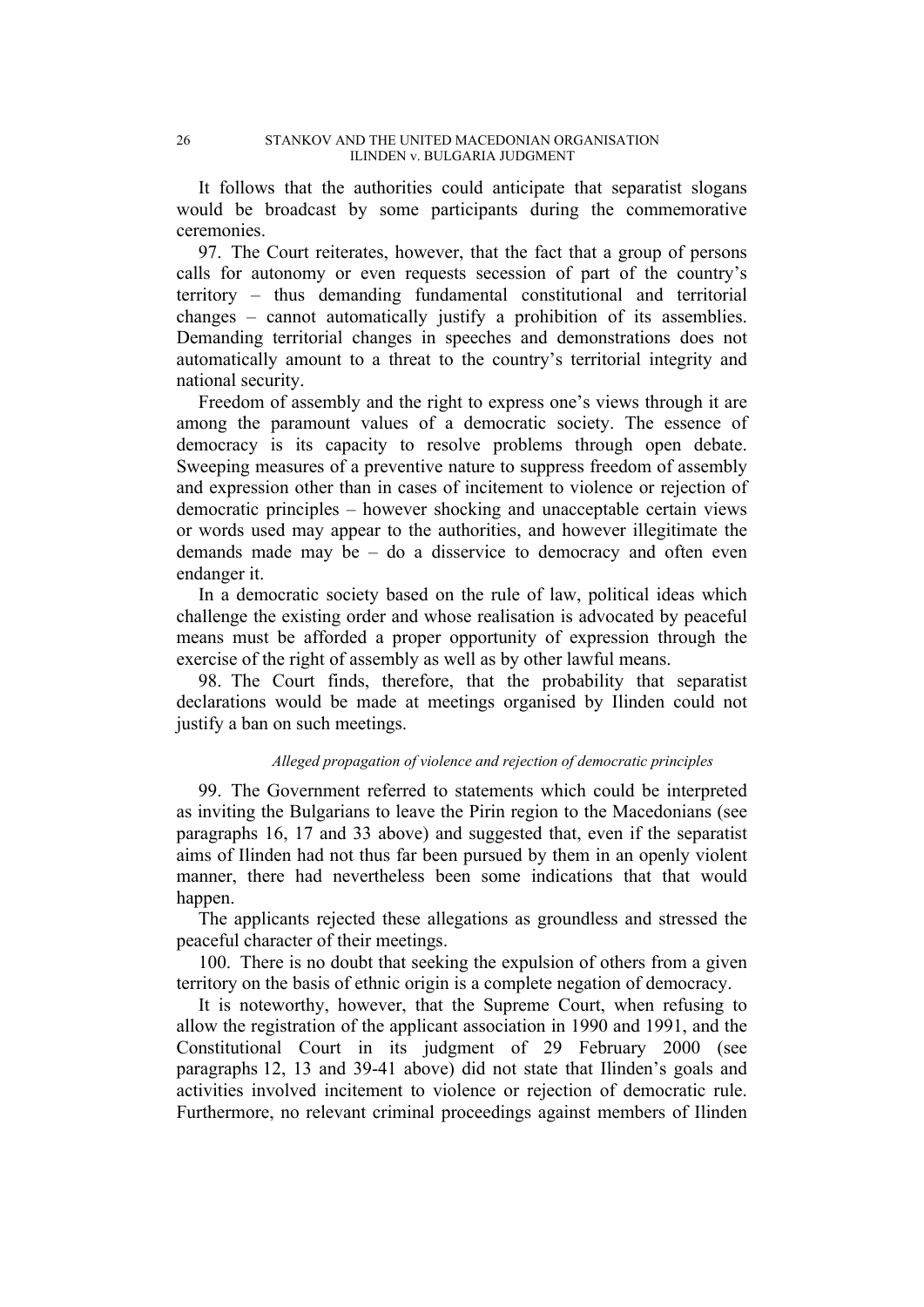or participants in meetings have ever been brought (see paragraph 46 above).

101. Most of Ilinden's declarations and statements emphasised its reliance on public debate and political pressure for the achievement of its goals and expressly rejected violence (see paragraphs 10, 16, 37 and 38 above). Those statements which could be interpreted as calling for violence or rejection of democracy appear isolated against the background of all the material in the case. Moreover, since various persons and groups associated with Ilinden had divergent views, not all the material cited necessarily reflected ideas and goals that dominated the applicant association's agenda.

102. In its judgment in *Incal* the Court found that the mere fact that a message read out at a commemorative ceremony to a group of people – which already considerably restricted its potential impact on national security, public order or territorial integrity – contained words such as "resistance", "struggle" and "liberation" did not necessarily mean that it constituted an incitement to violence, armed resistance or an uprising (loc. cit., pp. 1566-67, § 50).

In the present case the Court takes into account the fact that some of Ilinden's declarations apparently included an element of exaggeration as they sought to attract attention.

103. In the Court's opinion, there is no indication that the applicant association's meetings were likely to become a platform for the propagation of violence and rejection of democracy with a potentially damaging impact that warranted their prohibition. Any isolated incident could adequately be dealt with through the prosecution of those responsible.

## *"Conversion" of the Bulgarian population into a Macedonian population*

104. The Government submitted that the applicant association had sought the "conversion of the population in the region into a Macedonian population" in order to achieve its final goal – secession from Bulgaria.

The applicants maintained that Ilinden was an association of the Macedonians in Bulgaria.

105. The Court does not accept the argument that it was necessary to limit the applicants' right to demonstrate in order to protect those whom they were allegedly trying to "convert". It has not been shown that unlawful means of "conversion", infringing the rights of others, have been or were likely to be employed by the applicants.

#### *Statements perceived as offensive by public opinion*

106. It appears that Ilinden's meetings generated a degree of tension given the special sensitivity of public opinion to their ideas which were perceived as an offensive appropriation of national symbols and sacred values (see paragraphs 13, 17, 18 *in fine*, 24 and 47 above).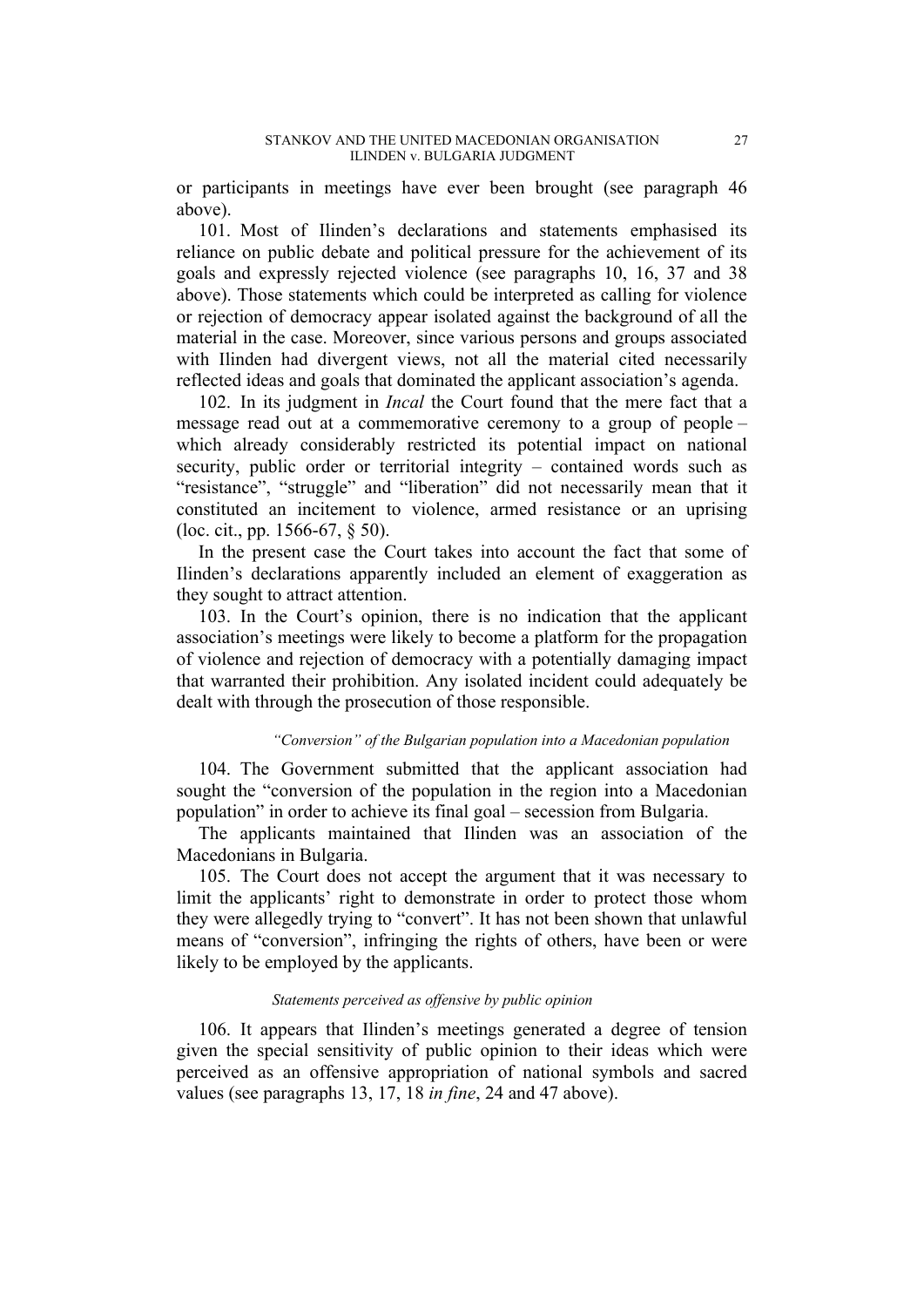In particular, the applicants sought to commemorate historical events, to which they attached a significance different from that which was generally accepted in the country. They considered as Macedonian martyrs historical personalities who were commonly and officially celebrated in the country as Bulgarian national heroes and therefore sought to organise their meetings at the same time and place as the traditional official ceremonies.

107. However, if every probability of tension and heated exchange between opposing groups during a demonstration were to warrant its prohibition, society would be faced with being deprived of the opportunity of hearing differing views on any question which offends the sensitivity of the majority opinion.

The fact that what was at issue touched on national symbols and national identity cannot be seen in itself – contrary to the Government's view – as calling for a wider margin of appreciation to be left to the authorities. The national authorities must display particular vigilance to ensure that national public opinion is not protected at the expense of the assertion of minority views, no matter how unpopular they may be.

#### *(ii) The significance of the interference*

108. The Government suggested that a fair balance was achieved through the relative flexibility shown – when supporters of Ilinden were allowed to approach the historical sites provided that they did not brandish banners or make speeches – and that the applicants should have chosen other sites for their meetings.

109. The Court considers that depriving the applicants of the right to express their ideas through speeches or slogans at meetings cannot reasonably be characterised as evidence of flexibility. Indeed, the authorities had adopted the practice of imposing sweeping bans on Ilinden's meetings (see paragraphs 17 and 74 above).

Furthermore, it is apparent that the time and the place of the ceremonies were crucial to the applicants, as well as for those attending the official ceremony. Despite the margin of appreciation enjoyed by the Government in such matters, the Court is not convinced that it was not possible to ensure that both celebrations proceeded peacefully either at the same time or one shortly after the other.

#### *(iii) The Court's conclusion*

110. As the Government have pointed out, the applicant association had only about 3,000 supporters, not all of whom were active.

The authorities nonetheless resorted to measures aimed at preventing the dissemination of the applicants' views at the demonstrations they wished to hold.

111. That approach, in circumstances where there was no real foreseeable risk of violent action or of incitement to violence or any other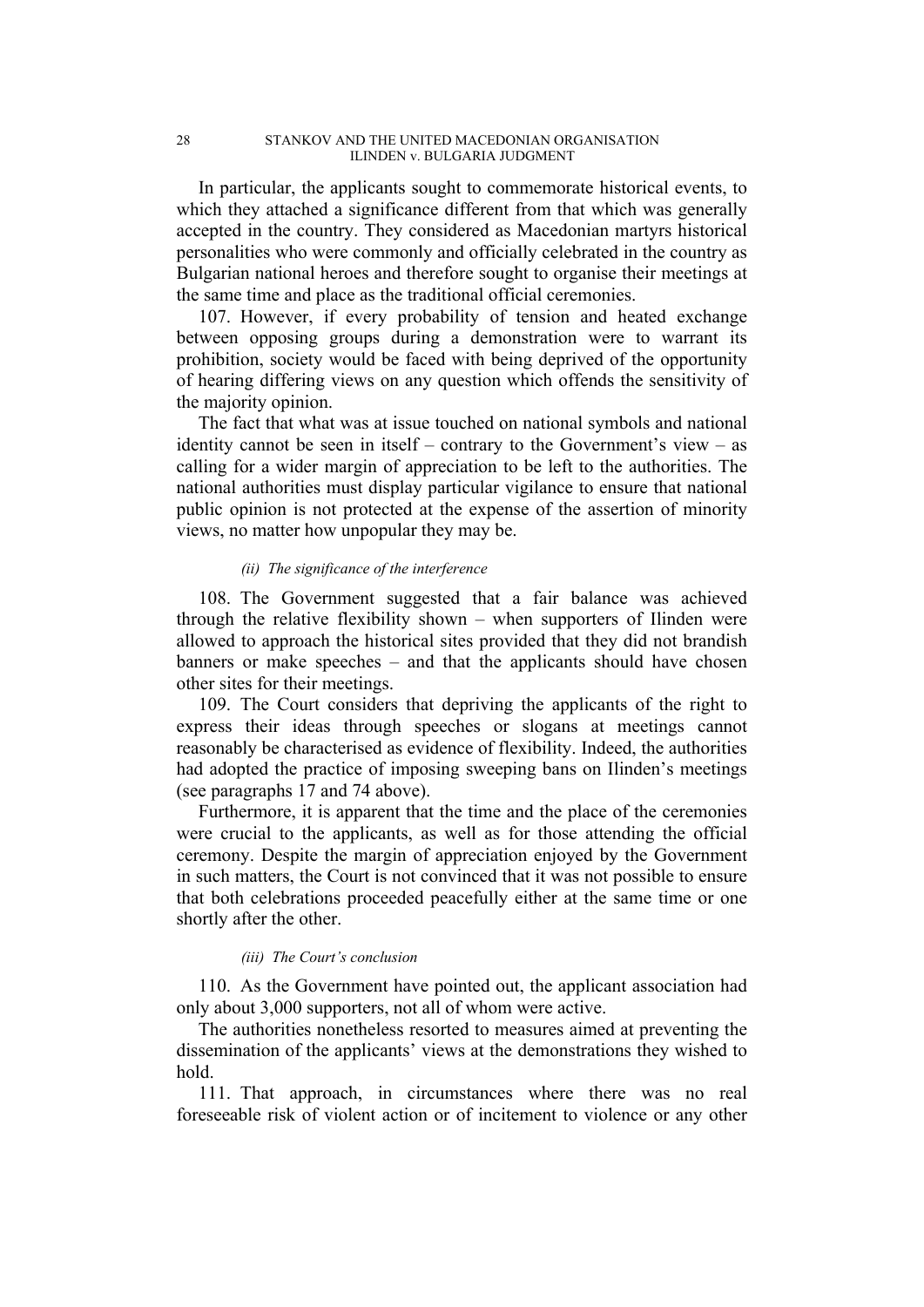form of rejection of democratic principles was in the Court's view not justified under paragraph 2 of Article 11 of the Convention.

112. In sum, the Court finds that the authorities overstepped their margin of appreciation and that the measures banning the applicants from holding commemorative meetings were not necessary in a democratic society, within the meaning of Article 11 of the Convention.

There has therefore been a violation of that provision.

## IV. APPLICATION OF ARTICLE 41 OF THE CONVENTION

# 113. Article 41 of the Convention provides:

"If the Court finds that there has been a violation of the Convention or the Protocols thereto, and if the internal law of the High Contracting Party concerned allows only partial reparation to be made, the Court shall, if necessary, afford just satisfaction to the injured party."

#### **A. The applicants' claims**

114. Following the Commission's decision of 29 June 1998 declaring the applications partly admissible, the applicants were invited by the Commission to state their claims under former Article 50 of the Convention. The purpose of the invitation had been to speed up the proceedings before the Committee of Ministers of the Council of Europe under former Article 32 of the Convention, in case the applications fell to be examined under that procedure and a violation of the Convention was found.

By a letter of 25 August 1998 Mr Stankov and Mr Ivanov replied stating that the applicants had sustained serious pecuniary and non-pecuniary damage and that they would leave the determination of the amounts to the Strasbourg institutions. The pecuniary damage consisted of, *inter alia*, fines imposed on persons who had driven their cars to the meeting sites, damage allegedly caused by the police to one car in 1993, and some expenses. The applicants explained that they were unable to provide documentary proof as it was difficult to keep financial documentation in the conditions in which their association functioned.

In respect of non-pecuniary damage, the applicants claimed compensation for, *inter alia*, suffering as a result of the actions of the authorities who allegedly sought to wipe out Ilinden.

115. In their memorial before the Court, which was prepared without legal advice, the applicants did not set out claims for just satisfaction. They did so at the hearing on 17 October 2000 giving further particulars in writing shortly thereafter.

116. Before the Court, the applicants did not claim to have sustained any pecuniary or non-pecuniary damage. They requested the reimbursement of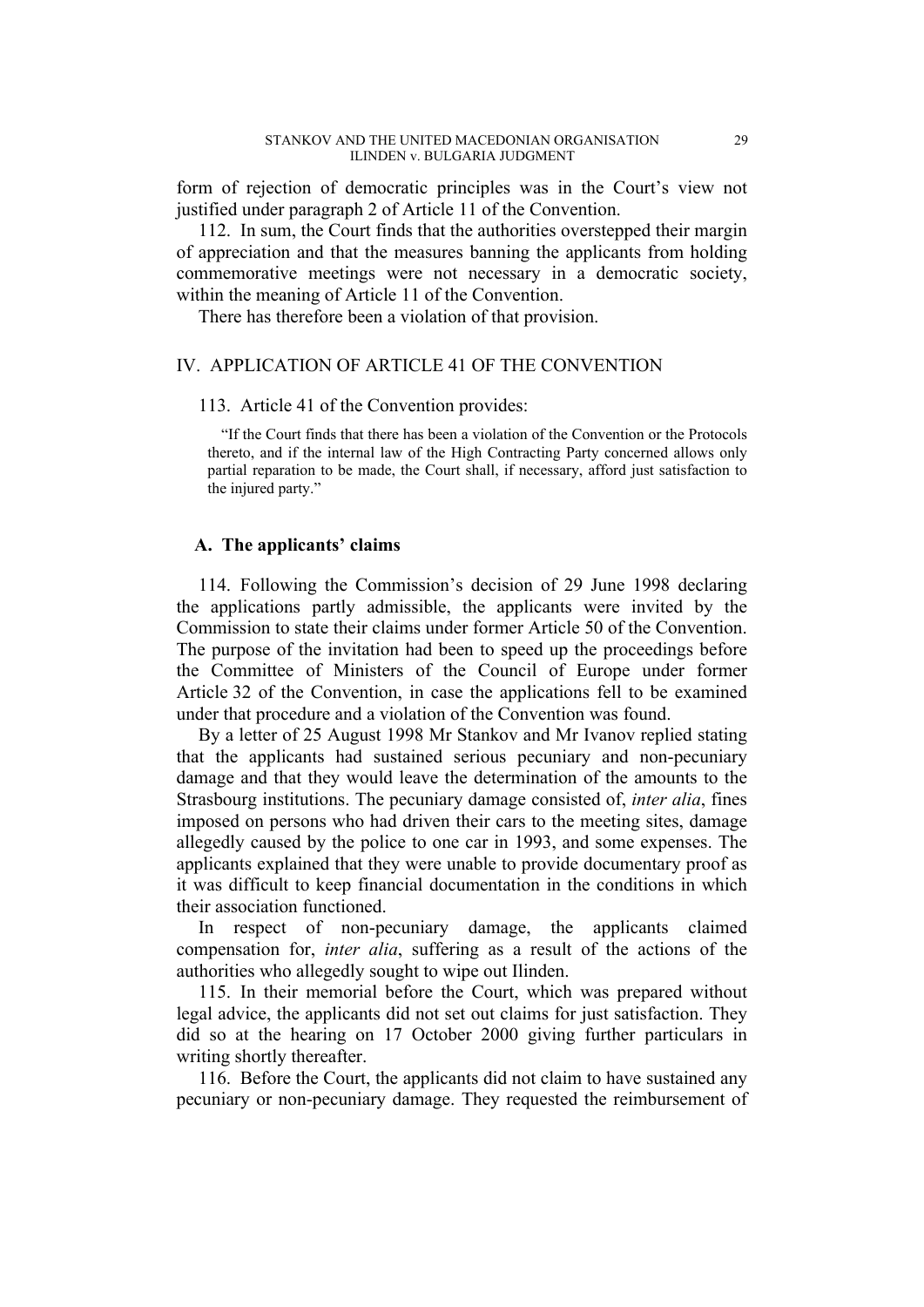their costs, claiming 10,000 marks (DEM) in respect of the domestic proceedings (trips to the local courts, secretarial and legal work), DEM 15,000 in respect of the Strasbourg proceedings (including 8,127 French francs (FRF) for Mr Ivanov's travel and subsistence expenses for the hearing in Strasbourg, FRF 5,000 in translation expenses, and FRF 2,000 in other expenses), as well as an additional FRF 35,000 in legal fees for their counsel.

The applicants submitted a copy of their agreement with Mr Hincker on legal fees and copies of Mr Ivanov's hotel and airline-ticket invoices. They stated that they had been unable to present proof of the remaining costs as they had not been legally represented at the domestic level or before the Commission and had paid all the expenses with the association's resources.

# **B. The Government's submissions**

117. The Government commented on 2 December 1998 on the applicants' claims made in August 1998, stating that if the Committee of Ministers had to rule on them, it should reject them as being unsubstantiated and unrelated to the issues in the case.

The Government's reply to the applicants' claims made in October 2000 was submitted at the hearing and in writing on 29 December 2000. They argued that those claims had been submitted out of time under Rule 60 §§ 1 and 3 of the Rules of Court and had not been corroborated by sufficient documentary proof.

118. The claim in respect of costs in the domestic proceedings – the Government continued – was out of proportion and abusive. The applicants had only submitted, in each case, standard one-page requests and appeals, evidently prepared without legal advice. No court fees had been due and no other expenses incurred.

The DEM 15,000 claimed in respect of the Strasbourg proceedings had not been itemised. The assertion that providing documentary evidence had been difficult was groundless.

In the Government's view, an award of FRF 35,000 in legal fees would be clearly excessive as it did not correspond to the actual legal work done by the applicants' counsel and also because the economic conditions in the respondent State should be taken into account. The lawyer's claim was equivalent to 146 times the minimum monthly wage in Bulgaria and to about six times the minimum monthly wage in France.

The Government concluded that an award of costs covering Mr Ivanov's travel and subsistence expenses for the hearing before the Court (FRF 8,127) plus FRF 5,000 in legal fees for Mr Hincker would be an acceptable, if the Court decided to award just satisfaction.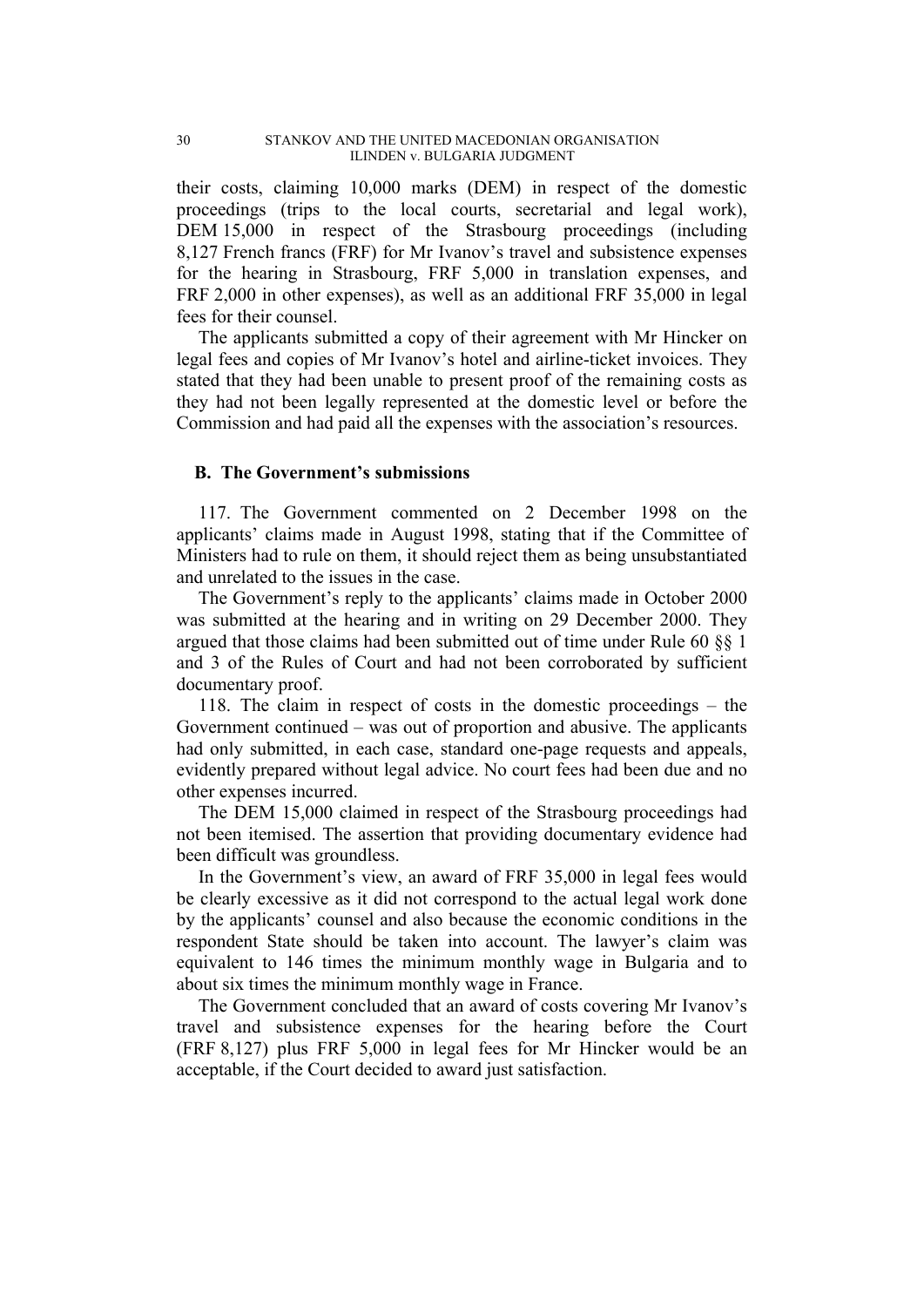## **C. The Court's assessment**

119. The relevant part of Rule 60 § 1 of the Rules of Court provides:

"Any claim which the ... applicant may wish to make for just satisfaction under Article 41 of the Convention shall, unless the President of the Chamber directs otherwise, be set out in the written observations on the merits or, if no such written observations are filed, in a special document filed no later than two months after the decision declaring the application admissible."

120. The Court notes that on 25 August 1998 the applicants introduced a general just-satisfaction claim in respect of pecuniary and non-pecuniary damage and costs, albeit in the framework of a procedure under former Article 32 of the Convention. That claim has not been withdrawn.

It is true that at the hearing the applicants' lawyer only claimed costs. However, the Court cannot interpret his submissions as withdrawing the claims filed by the applicants directly, without the involvement of Mr Hincker, in the absence of an express statement in that sense.

As regards the Government's objection under Rule 60 § 1 of the Rules of Court, the Court observes that the applicants' memorial was prepared without legal advice and that the claims which were submitted for the first time at the hearing concerned solely their costs. It is clear that certain costs and expenses, and in particular those related to the hearing, could not be specified in advance.

Finally, the Government were given every opportunity to comment in detail on all the applicants' claims and have done so, in December 1998 and December 2000.

In these circumstances, the Court considers that there is a validly submitted claim in respect of pecuniary and non-pecuniary damage and costs, which should be examined.

121. The Court accepts that the applicants have suffered non-pecuniary damage as a consequence of the violation of their right to freedom of assembly. Deciding on an equitable basis, the Court awards under this head to the applicant association and to Mr Stankov the global sum of FRF 40,000, to be paid jointly to Mr Stankov and to the representative of Ilinden, Mr Ivanov.

The claim in respect of pecuniary damage is unsubstantiated and should be dismissed.

122. As regards costs in the domestic proceedings, the Court agrees with the Government that the applicants were not legally represented at that level and have not mentioned any legal fees paid.

The applicants must have incurred certain expenses, however, in translating correspondence and submissions for the purposes of the Strasbourg proceedings. Ruling on an equitable basis, the Court awards FRF 3,000 under this head.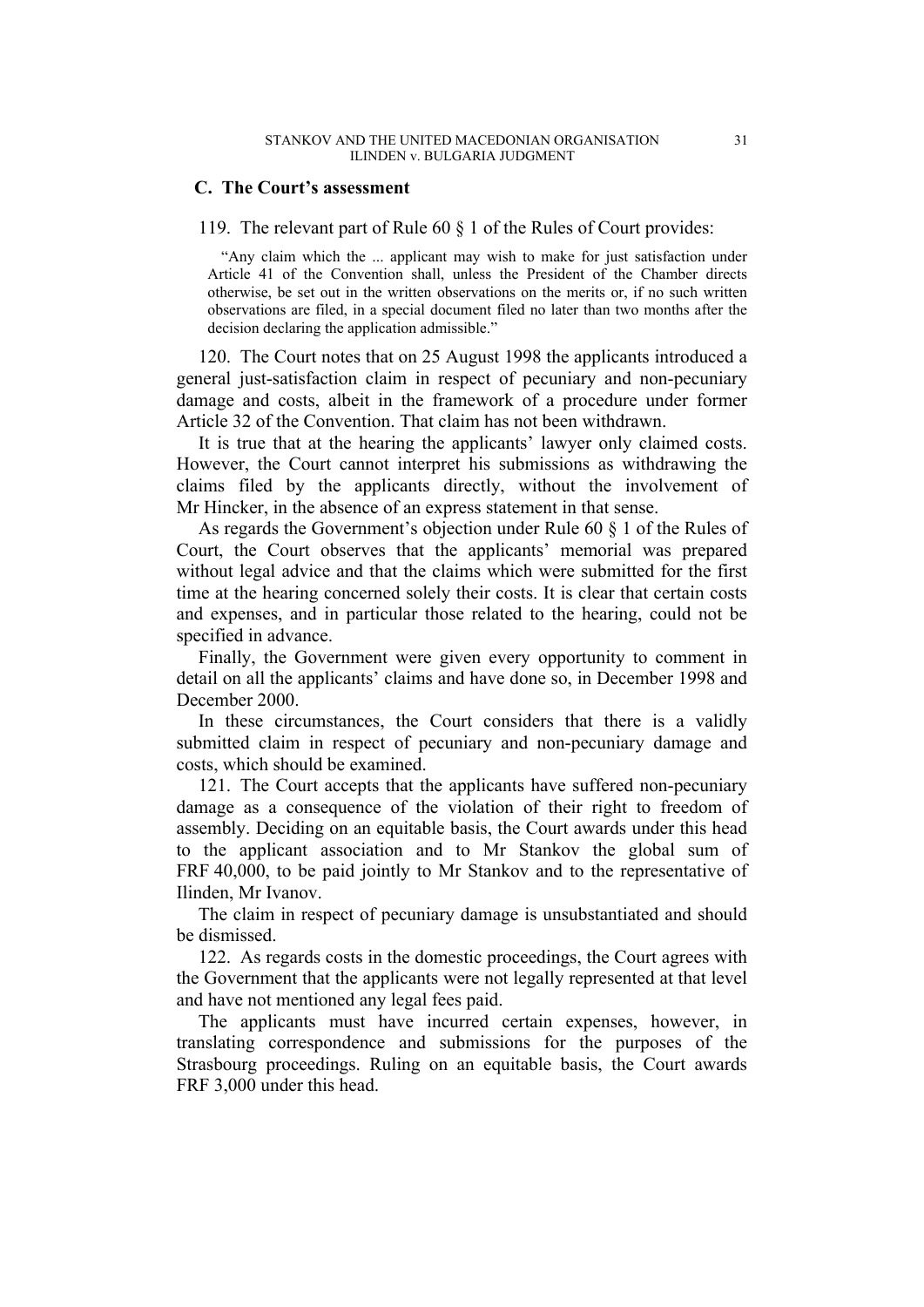123. In addition, the amounts claimed in respect of Mr Ivanov's appearance before the Court (FRF 8,127) are to be awarded in full.

As regards counsel's fees, the Court, noting that Mr Hincker was only involved in the last stage of the proceedings and ruling on an equitable basis, awards FRF 25,000.

124. According to the information available to the Court, the statutory rate of interest applicable in France at the date of adoption of the present judgment is 4.26% per annum.

# FOR THESE REASONS, THE COURT

- 1. *Dismisses* unanimously the Government's preliminary objections;
- 2. *Holds* by six votes to one that there has been a violation of Article 11 of the Convention;
- 3. *Holds* by six votes to one that the respondent State is to pay jointly to Mr Stankov and Mr Ivanov, within three months from the date on which the judgment becomes final according to Article  $44 \& 2$  of the Convention, FRF 40,000 (forty thousand French francs) for non-pecuniary damage;
- 4. *Holds* unanimously that the respondent State is to pay jointly to Mr Stankov and Mr Ivanov, within three months from the date on which the judgment becomes final according to Article 44 § 2 of the Convention, FRF 36,127 (thirty-six thousand one hundred and twentyseven French francs) for costs and expenses, together with any valueadded tax that may be chargeable;
- 5. *Holds* unanimously that simple interest at an annual rate of 4.26% shall be payable from the expiry of the above-mentioned three months until settlement;
- 6. *Dismisses* unanimously the remainder of the applicants' claims for just satisfaction.

Done in English, and notified in writing on 2 October 2001, pursuant to Rule 77 §§ 2 and 3 of the Rules of Court.

Michael O'BOYLE Elisabeth PALM Registrar President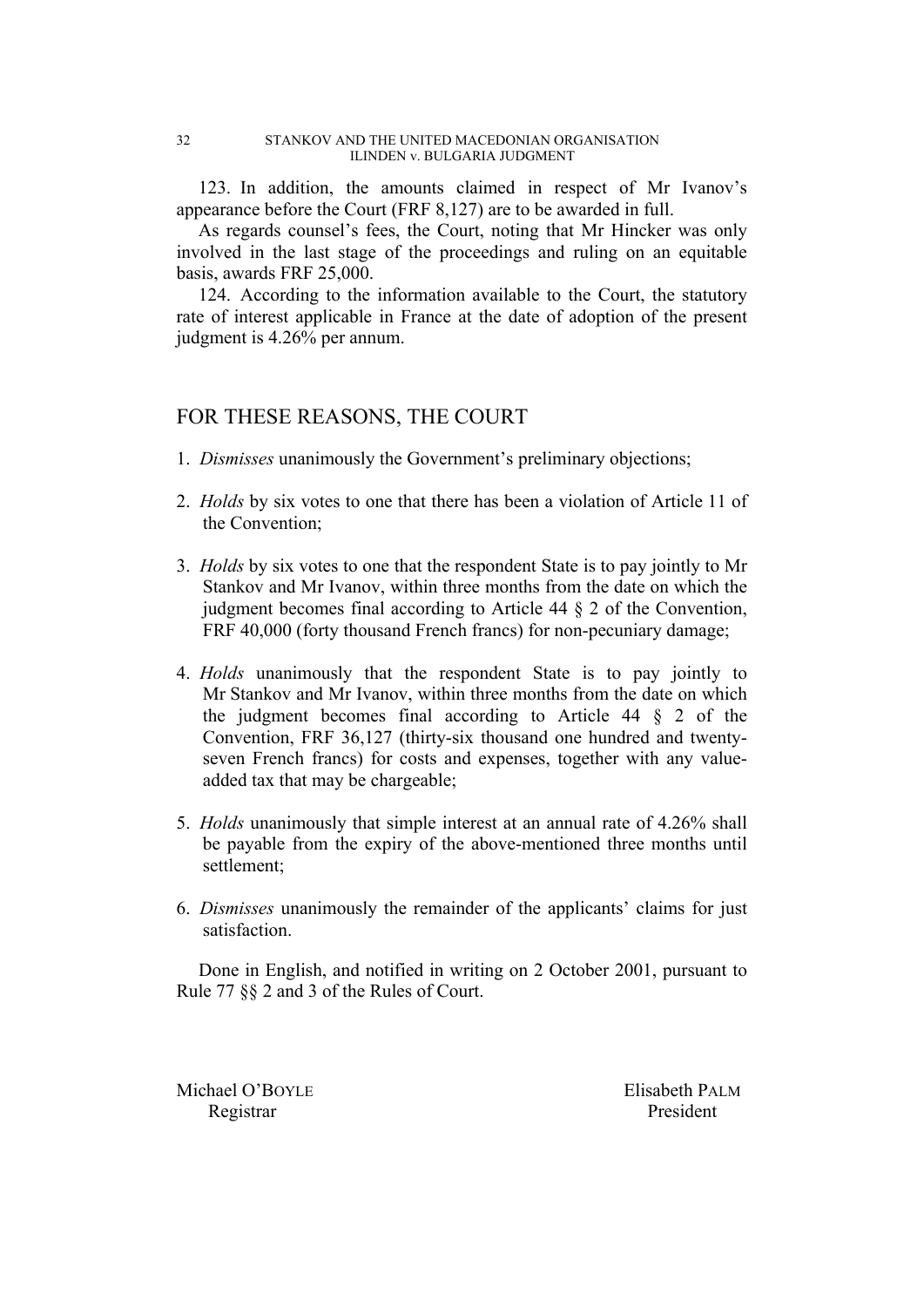In accordance with Article 45 § 2 of the Convention and Rule 74 § 2 of the Rules of Court, the dissenting opinion of Mrs Botoucharova is annexed to this judgment.

> E.P. M.O'B.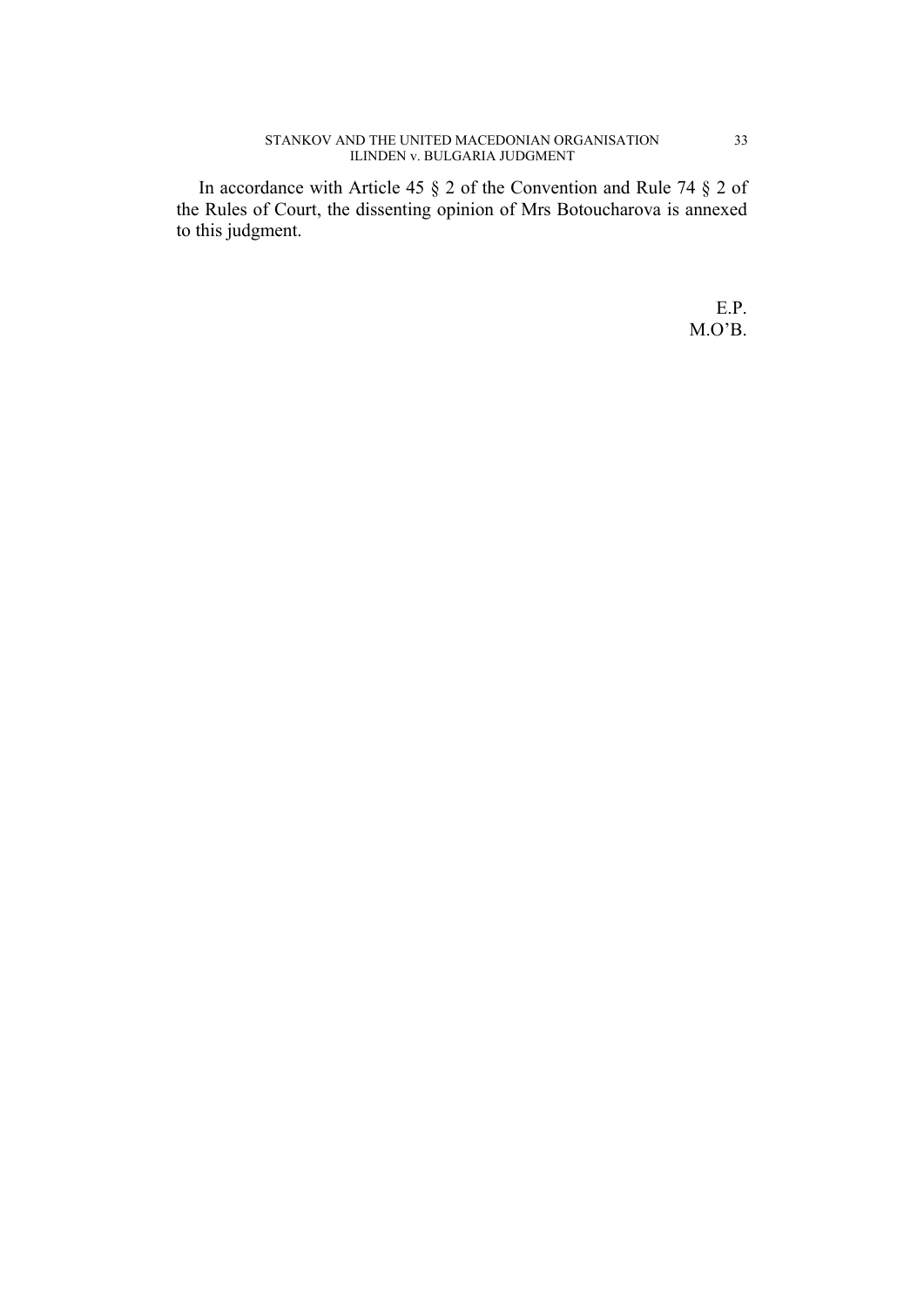# DISSENTING OPINION OF JUDGE BOTOUCHAROVA

I voted against the finding of a violation of Article 11 of the Convention in the present case.

My analysis starts from the same general principles as that of the majority: paragraphs 85 to 90 of the judgment, which set out the essence of the Court's case-law on freedom of assembly and expression and, in particular, the criteria on the basis of which an interference with those freedoms in cases such as the present one may be considered justified. I accept fully the summary of those criteria.

In my opinion, however, their application to the facts of the case before  $us - a$  borderline case – may lead to a different conclusion if appropriate weight is given to the fact that the applicants' demonstrations posed risks for public order in the local community. The authorities, when restricting the applicants' right to hold commemorative meetings, repeatedly referred to the existing danger of clashes between the supporters of Ilinden and those participating in the official ceremonies which were held at the same place and time. The fears were based on past experience: there had been a number of previous incidents at events organised by Ilinden, and its attitude was characterised as "provocative" (see paragraph 17 of the judgment). That last element was of crucial importance as it meant that the authorities were convinced that Ilinden supporters might seek to provoke disorder and clashes. What is at issue in this case, however, is the freedom of *peaceful* assembly.

The protection of the rights of others, public safety and the prevention of disorder are legitimate aims that may justify, under Article 11 § 2 of the Convention, an interference with freedom of peaceful assembly provided that such interference is proportionate to the aims pursued.

The Bulgarian authorities were apparently conscious of the requirement not to restrict Ilinden's freedoms beyond what was necessary. The prohibitions complained of only concerned specific dates and places. On some of the dates when demonstrations were planned, the authorities did not prevent Ilinden's supporters from reaching the historical sites, but required them to abandon provocative slogans.

The Court has established in its case-law that "by reason of their direct and continuous contact with the vital forces of their countries, State authorities are in principle in a better position than the international judge to give an opinion on the exact content of [the necessity of an interference]. The Court, which ... is responsible for ensuring observance of those States' engagements, is empowered to give the final ruling on whether [an